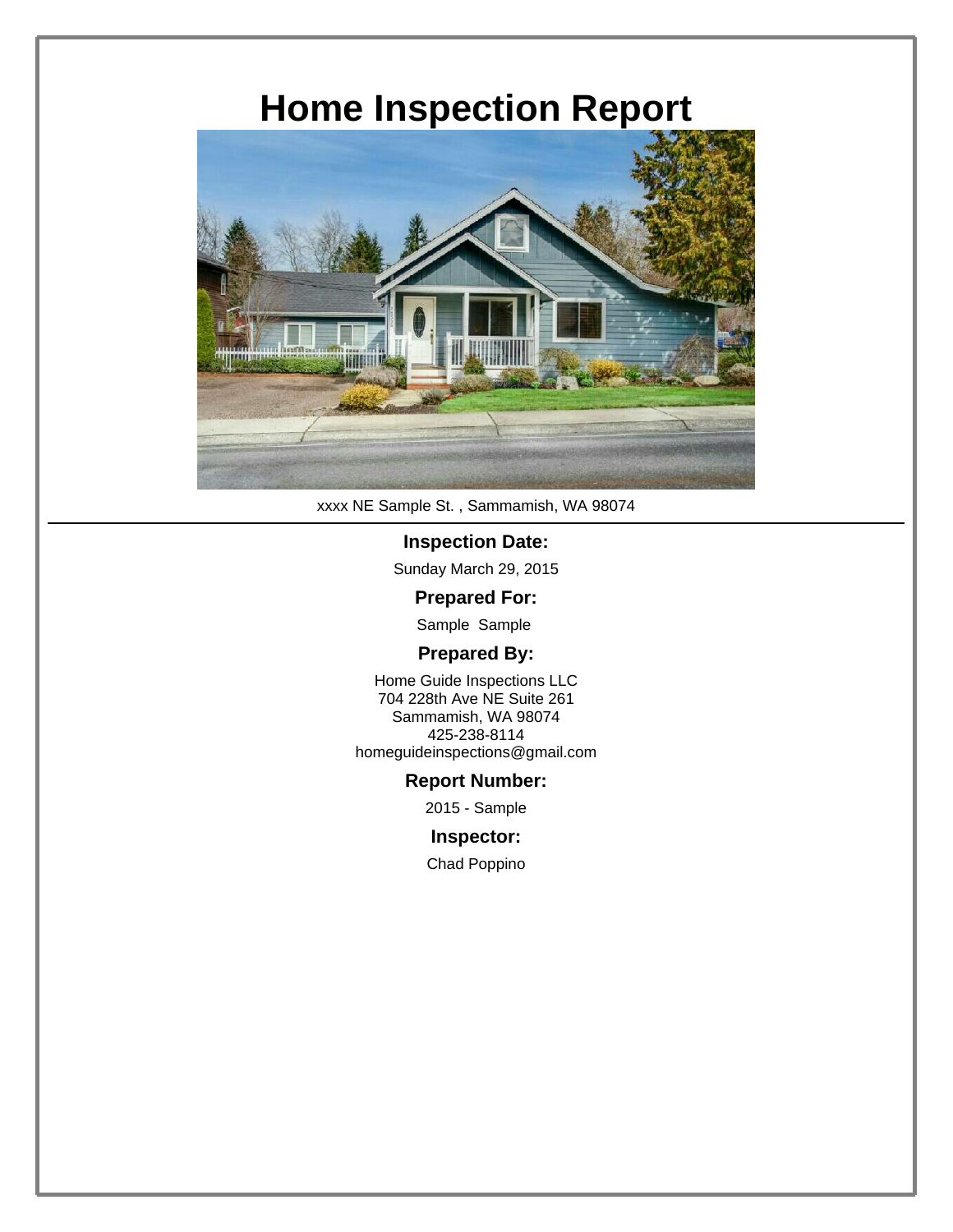### **Receipt/Invoice**

### **Home Guide Inspections LLC 704 228th Ave NE Suite 261 Sammamish, WA 98074** Date: Mar 29, 2015 **Inspection Number: 2015 - Sample** Inspected By: Chad Poppino Client: Sample Sample **Inspection**<br> **Home Inspection**<br> **Fee**<br> **S0.00** Home Inspection **Total \$0.00**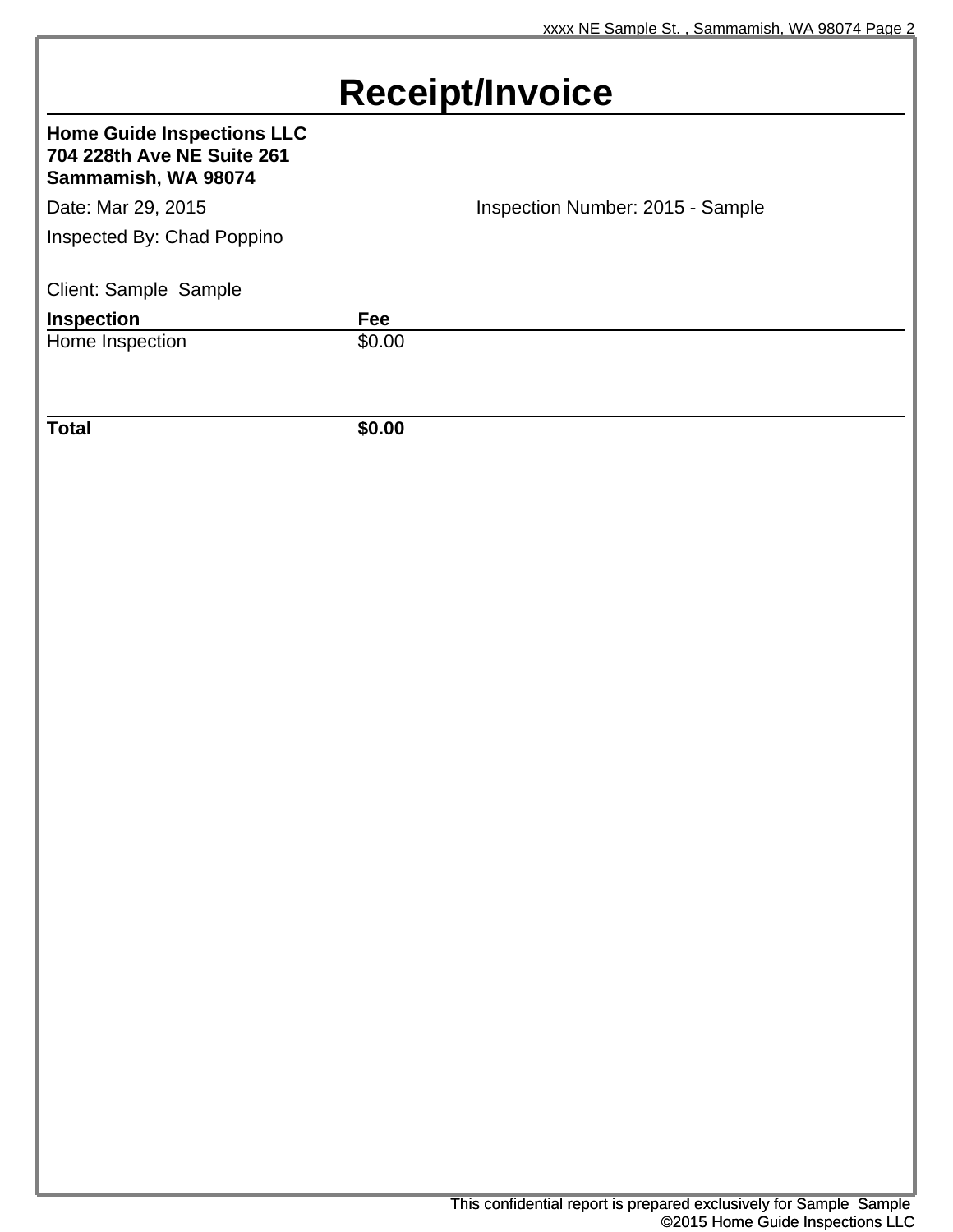## **Report Summary**

Items Not Operating

Sump pump Exterior / interior outlet

Major Concerns

### Potential Safety Hazards

Anti tipping device for oven/stove Attic : exposed wires

### Deferred Cost Items

Water heater

### Improvement Items

Recommend caulking around windows, doors, corners, utility penetrations , shower / tub areas Downspout extensions Leveling A/C unit Cabinet hardware

Items To Monitor

Southeast foundation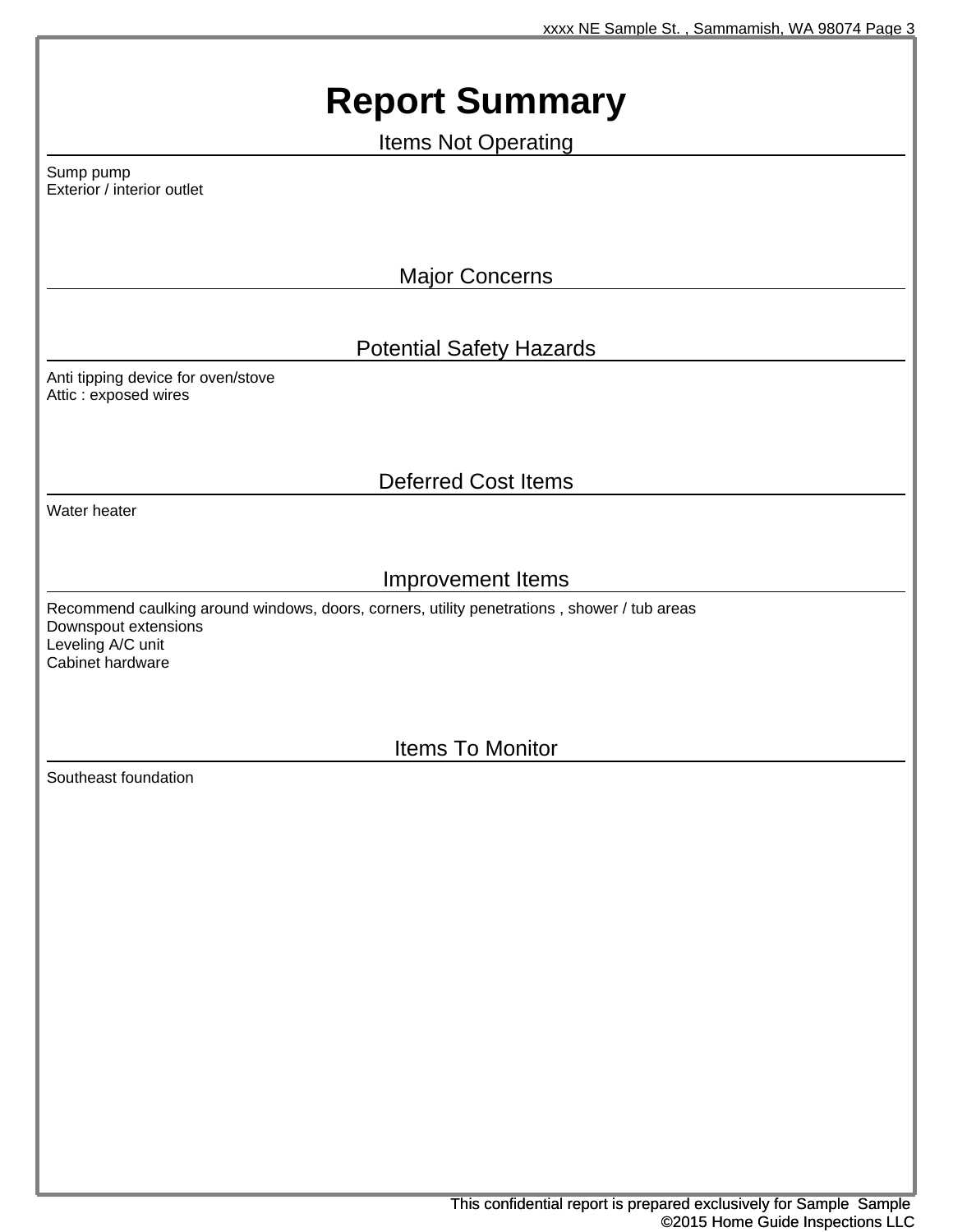### **Report Overview**

House in Perspective

Well Built/Maintained

Scope of Inspection

All components designated for inspection in the ASHI Standards of Practice are inspected, except as may be noted in the "Limitations of Inspection" sections within this report. It is the goal of the inspection to put a home buyer in a better position to make a buying decision. Not all improvements will be identified during this inspection. Unexpected repairs should still be anticipated. The inspection should not be considered a guarantee or warranty of any kind.Please refer to the pre-inspection contract for a full explanation of the scope of the inspection.

|                          | <b>Main Entrance Faces</b> |  |
|--------------------------|----------------------------|--|
| South                    |                            |  |
|                          |                            |  |
|                          | <b>State of Occupancy</b>  |  |
| Occupied Fully furnished |                            |  |
|                          |                            |  |
|                          | <b>Weather Conditions</b>  |  |
| Cloudy Rain              |                            |  |
|                          |                            |  |
|                          | <b>Recent Rain</b>         |  |
| Yes                      |                            |  |
|                          |                            |  |
|                          | <b>Ground Cover</b>        |  |
| Damp                     |                            |  |
|                          |                            |  |
|                          | <b>Approximate Age</b>     |  |
| 76 years                 |                            |  |
|                          |                            |  |
|                          |                            |  |
|                          |                            |  |
|                          |                            |  |
|                          |                            |  |
|                          |                            |  |
|                          |                            |  |
|                          |                            |  |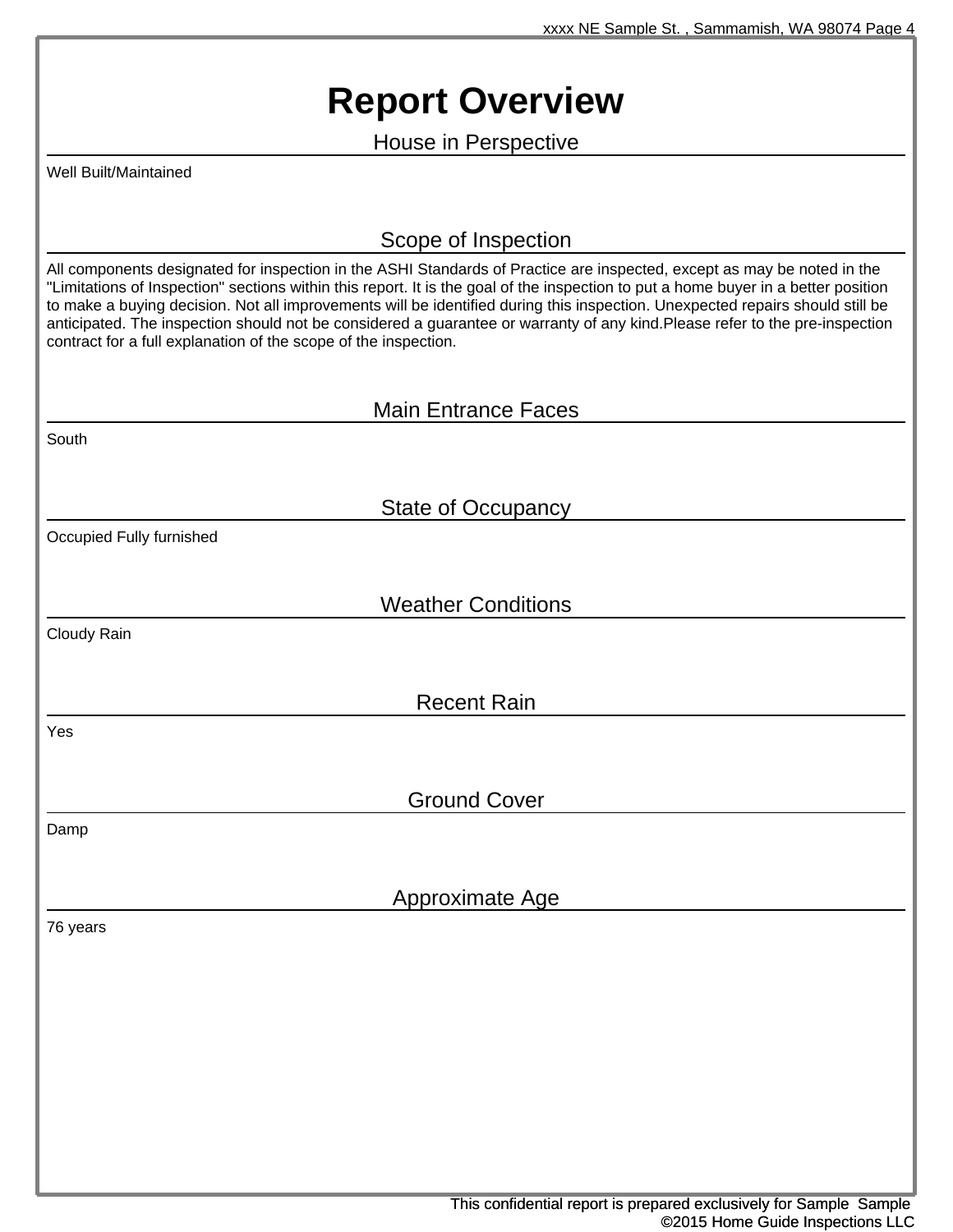## **Grounds**

|                                | JI VUI IUJ                                                                         |
|--------------------------------|------------------------------------------------------------------------------------|
| <b>Service Walks</b>           |                                                                                    |
| <b>Material</b>                | <b>X</b> Flagstone <b>X</b> Gravel                                                 |
| <b>Condition</b>               | <b>X</b> Satisfactory                                                              |
| <b>Driveway/Parking</b>        |                                                                                    |
| <b>Material</b>                | X Asphalt X Gravel/Dirt                                                            |
| <b>Condition</b>               | <b>X</b> Satisfactory                                                              |
| Porch                          |                                                                                    |
| <b>Condition</b>               | <b>X</b> Satisfactory                                                              |
| <b>Support Pier</b>            | <b>X</b> Wood                                                                      |
| <b>Floor</b>                   | <b>X</b> Satisfactory                                                              |
| <b>Stoops/Steps</b>            |                                                                                    |
| <b>Material</b>                | <b>X</b> Wood                                                                      |
| <b>Condition</b>               | <b>X</b> Satisfactory                                                              |
| <b>Patio</b>                   |                                                                                    |
| <b>Material</b>                | X Concrete X Blocks                                                                |
| <b>Condition</b>               | <b>X</b> Satisfactory X Trip hazard                                                |
| <b>Comments</b>                | Patio has settled in areas making an uneven surface/ trip hazard. Recommend repair |
| <b>Photos</b>                  |                                                                                    |
|                                | patio settling, trip hazard                                                        |
| <b>Deck/Balcony</b>            |                                                                                    |
| <b>Material</b>                | <b>X</b> Wood                                                                      |
| <b>Condition</b>               | <b>X</b> Satisfactory                                                              |
| <b>Finish</b>                  | X Treated X Painted/Stained                                                        |
| <b>Deck/Patio/Porch Covers</b> |                                                                                    |
| <b>Condition</b>               | <b>X</b> Satisfactory                                                              |
| Recommend                      | <b>X</b> None                                                                      |
| <b>Fence/Wall</b>              |                                                                                    |
| <b>Type</b>                    | <b>X</b> Wood                                                                      |
| <b>Condition</b>               | <b>X</b> Satisfactory                                                              |
|                                |                                                                                    |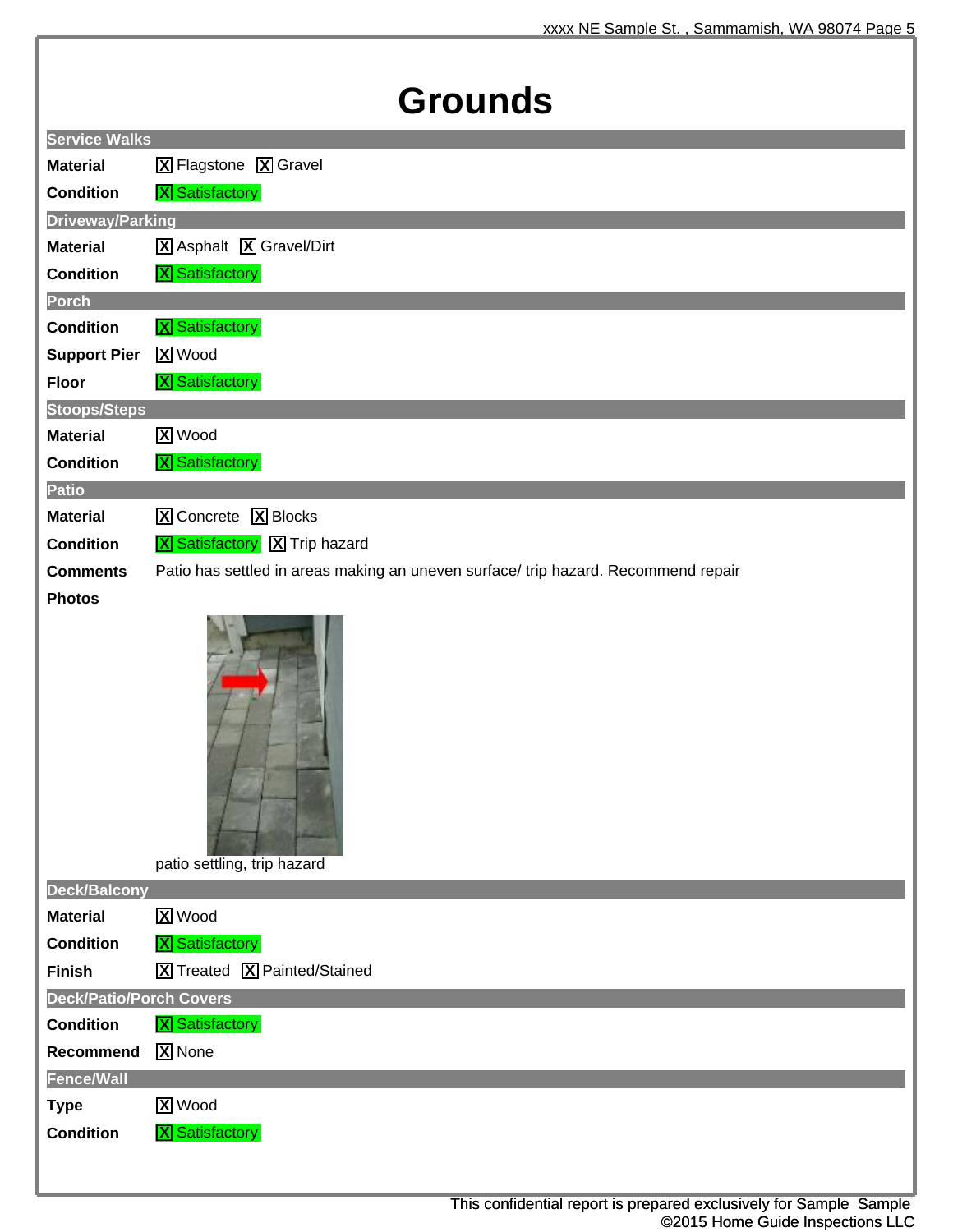### **Grounds**



**Gate X** Satisfactory Operable: **X** Yes  $\Box$  No

**Comments** Gate latch difficult to operate(see picture). Recommend repair

#### **Photos**



gate latch difficult to operate

**Landscaping affecting foundation**

**Negative Grade X** East **X** South **X** Wood in contact with/improper clearance to soil **Photos**



Recommend 4"-6" of clearance between siding & soil



Recommend 4"-6" of clearance between siding & soil

**Retaining wall**

**X** None

**Hose bibs Condition X** Satisfactory

**Operable X** Yes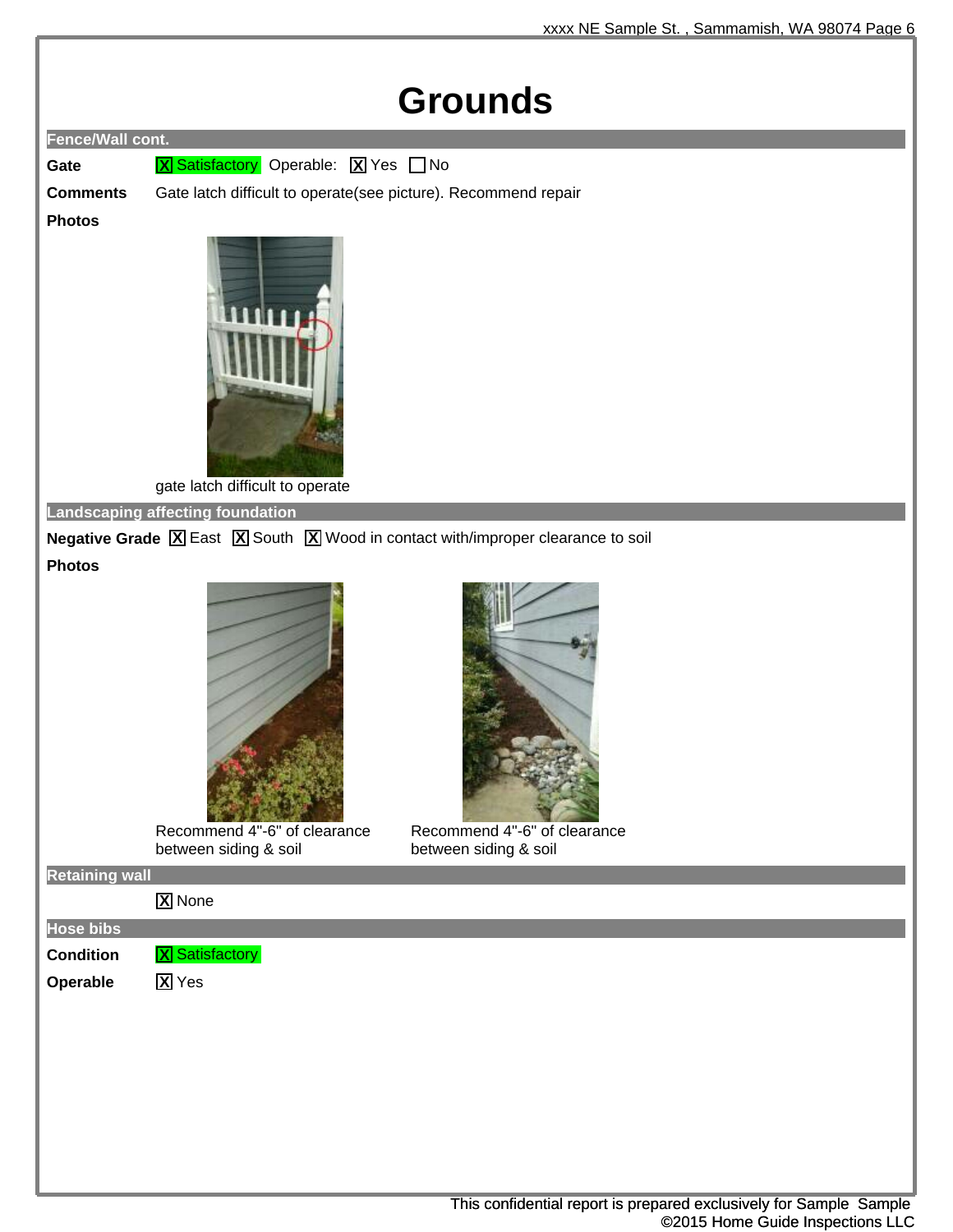## **Roof**

|                           | ै। ऽ७७।                                                                                                                                           |
|---------------------------|---------------------------------------------------------------------------------------------------------------------------------------------------|
| <b>General</b>            |                                                                                                                                                   |
| <b>Visibility</b>         | X Partial X Roof pitch                                                                                                                            |
|                           | Roof inspectionwas limited due to steep pitch.                                                                                                    |
|                           | <b>Inspected From <math>\boxed{\mathbf{X}}</math> Roof <math>\boxed{\mathbf{X}}</math> Ground <math>\boxed{\mathbf{X}}</math> With Binoculars</b> |
| <b>Style of Roof</b>      |                                                                                                                                                   |
| <b>Type</b>               | <b>X</b> Gable                                                                                                                                    |
| <b>Pitch</b>              | <b>X</b> Medium <b>X</b> Steep                                                                                                                    |
| Roof #1                   | Type: Asphalt<br>Layers: 1+<br>Age: 5-10+ years<br>Location: Cover main home                                                                      |
| Roof #2                   | Type: Asphalt<br>Layers: 1+<br>Age: 5-10+ years<br>Location: Cover garage                                                                         |
| Roof #3                   | <b>X</b> None                                                                                                                                     |
| <b>Ventilation System</b> |                                                                                                                                                   |
| <b>Type</b>               | X Soffit X Roof                                                                                                                                   |
| <b>Flashing</b>           |                                                                                                                                                   |
| <b>Material</b>           | X Galv/Alum                                                                                                                                       |
| <b>Condition</b>          | <b>X</b> Satisfactory                                                                                                                             |
| <b>Valleys</b>            |                                                                                                                                                   |
| <b>Material</b>           | X Galv/Alum                                                                                                                                       |
| <b>Condition</b>          | <b>X</b> Satisfactory                                                                                                                             |
|                           | <b>Condition of Roof Coverings</b>                                                                                                                |
| Roof #1                   | <b>X</b> Satisfactory                                                                                                                             |
| Roof #2                   | <b>X</b> Satisfactory                                                                                                                             |
| Roof #3                   | $X$ N/A                                                                                                                                           |
| <b>Skylights</b>          |                                                                                                                                                   |
|                           | $\overline{X}$ N/A                                                                                                                                |
| <b>Plumbing Vents</b>     |                                                                                                                                                   |
| <b>Condition</b>          | <b>X</b> Satisfactory                                                                                                                             |
|                           |                                                                                                                                                   |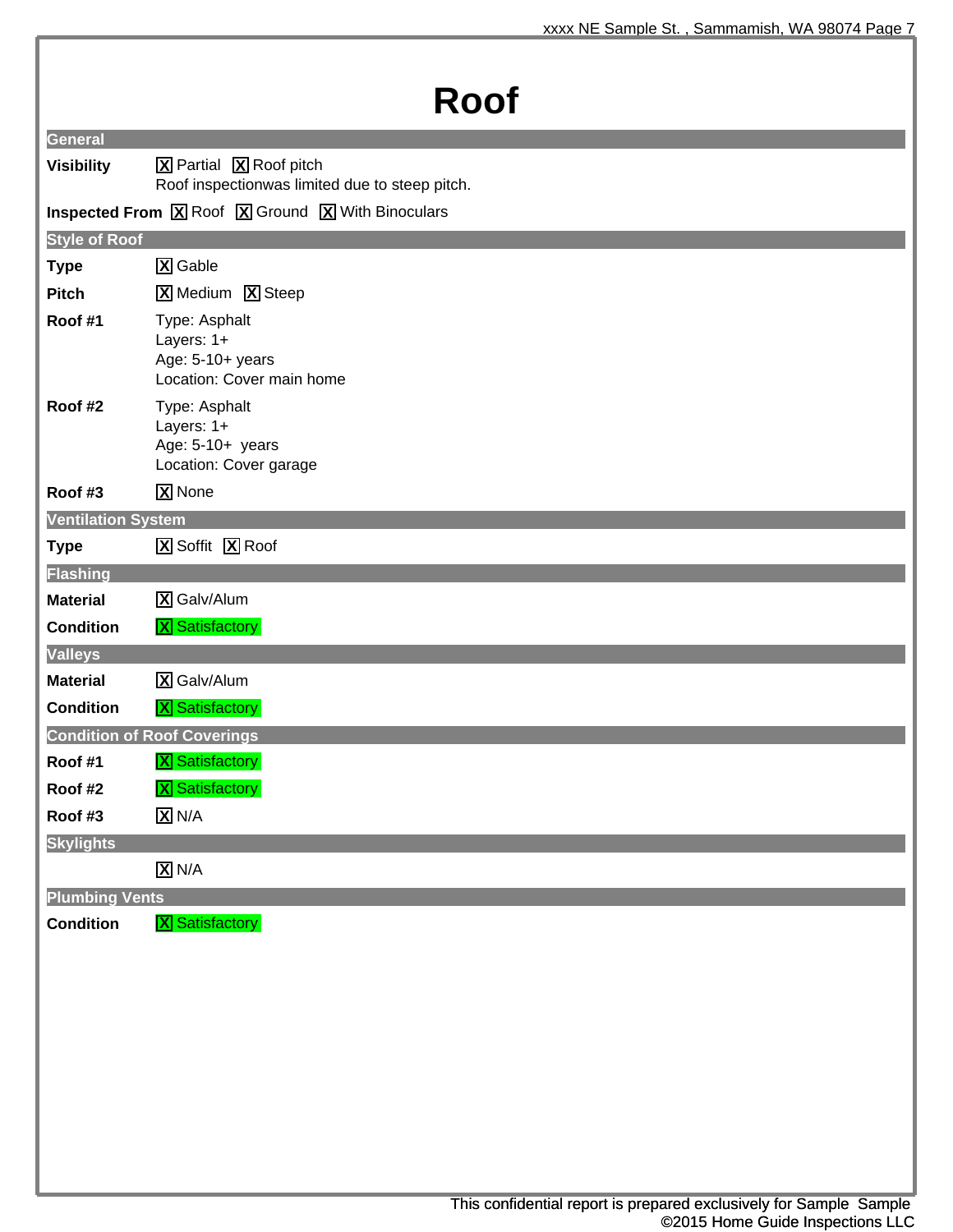### **Exterior**

| -YIQI IN                       |                                                                                                                                 |
|--------------------------------|---------------------------------------------------------------------------------------------------------------------------------|
| Chimney(s)                     |                                                                                                                                 |
|                                | X None                                                                                                                          |
|                                | Gutters/Scuppers/Eavestrough                                                                                                    |
| <b>Condition</b>               | <b>X</b> Satisfactory                                                                                                           |
| <b>Material</b>                | X Galvanized/Aluminum                                                                                                           |
| Leaking                        | X No apparent leaks                                                                                                             |
| <b>Attachment</b>              | <b>X</b> Satisfactory                                                                                                           |
|                                | <b>Extension needed X</b> North                                                                                                 |
| <b>Comments</b>                | Gutters were in overall adequate condition.<br>Extension recommend at Northwest downspout on garage (see pic) Recommend repair  |
| <b>Photos</b><br><b>Siding</b> | Recommend downspout<br>extensions                                                                                               |
| <b>Material</b>                | $\boxed{\mathbf{X}}$ Fiberboard $\boxed{\mathbf{X}}$ Fiber-cement $\boxed{\mathbf{X}}$ Wood $\boxed{\mathbf{X}}$ Typical cracks |
| <b>Condition</b>               | <b>X</b> Satisfactory                                                                                                           |
| <b>Comments</b>                | Siding appeared to be all intact and in overall satisfactory condition.<br>Normal caulking maintenance recommended              |
| <b>Photos</b>                  |                                                                                                                                 |



Recommend sealing all utility holes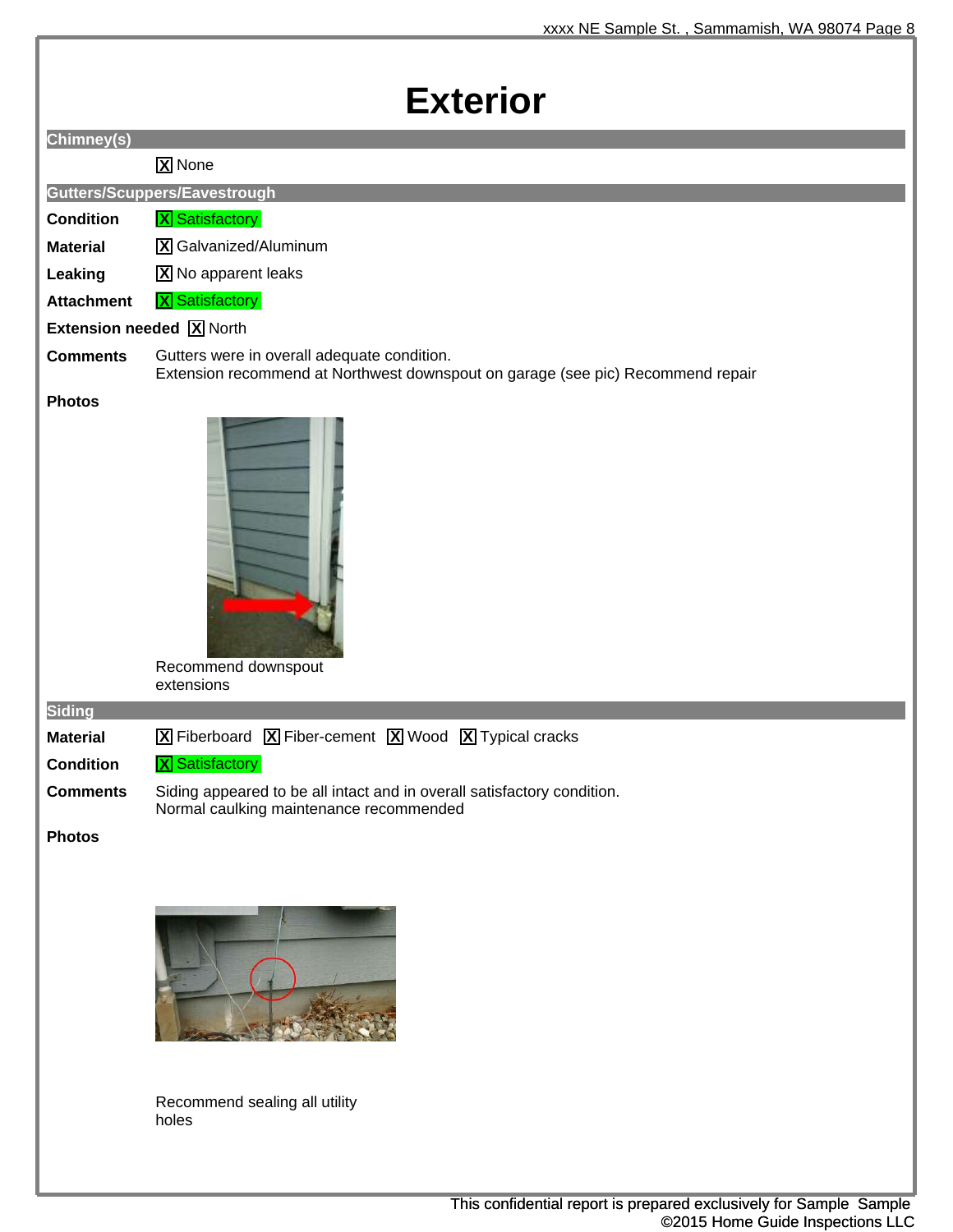| <b>Exterior</b>  |                                                                                                                            |  |
|------------------|----------------------------------------------------------------------------------------------------------------------------|--|
| <b>Trim</b>      |                                                                                                                            |  |
| <b>Material</b>  | <b>X</b> Wood <b>X</b> Recommend repair/painting                                                                           |  |
| <b>Condition</b> | <b>X</b> Satisfactory                                                                                                      |  |
| <b>Comments</b>  | Trim was in need of normal painting / caulking maintenance.                                                                |  |
| <b>Soffit</b>    |                                                                                                                            |  |
| <b>Material</b>  | <b>X</b> Wood                                                                                                              |  |
| <b>Condition</b> | <b>X</b> Satisfactory                                                                                                      |  |
| <b>Comments</b>  | Any gaps should be sealed or wire mesh installed to prevent birds or bugs accessing home.(see picture)<br>Recommend repair |  |
| <b>Photos</b>    | Recommend sealing gaps/ holes                                                                                              |  |
| <b>Fascia</b>    |                                                                                                                            |  |
| <b>Material</b>  | <b>X</b> Wood                                                                                                              |  |
| <b>Condition</b> | <b>X</b> Satisfactory                                                                                                      |  |
| <b>Flashing</b>  |                                                                                                                            |  |
| <b>Material</b>  | X Aluminum/Steel                                                                                                           |  |
| <b>Condition</b> | <b>X</b> Satisfactory                                                                                                      |  |
| <b>Caulking</b>  |                                                                                                                            |  |
| <b>Condition</b> | <b>X</b> Satisfactory<br>X Recommend around windows/doors/masonry ledges/corners/utility penetrations                      |  |
| <b>Comments</b>  | Recommend caulking around windows, doors, corners, utility penetrations.                                                   |  |
| <b>Photos</b>    |                                                                                                                            |  |
|                  |                                                                                                                            |  |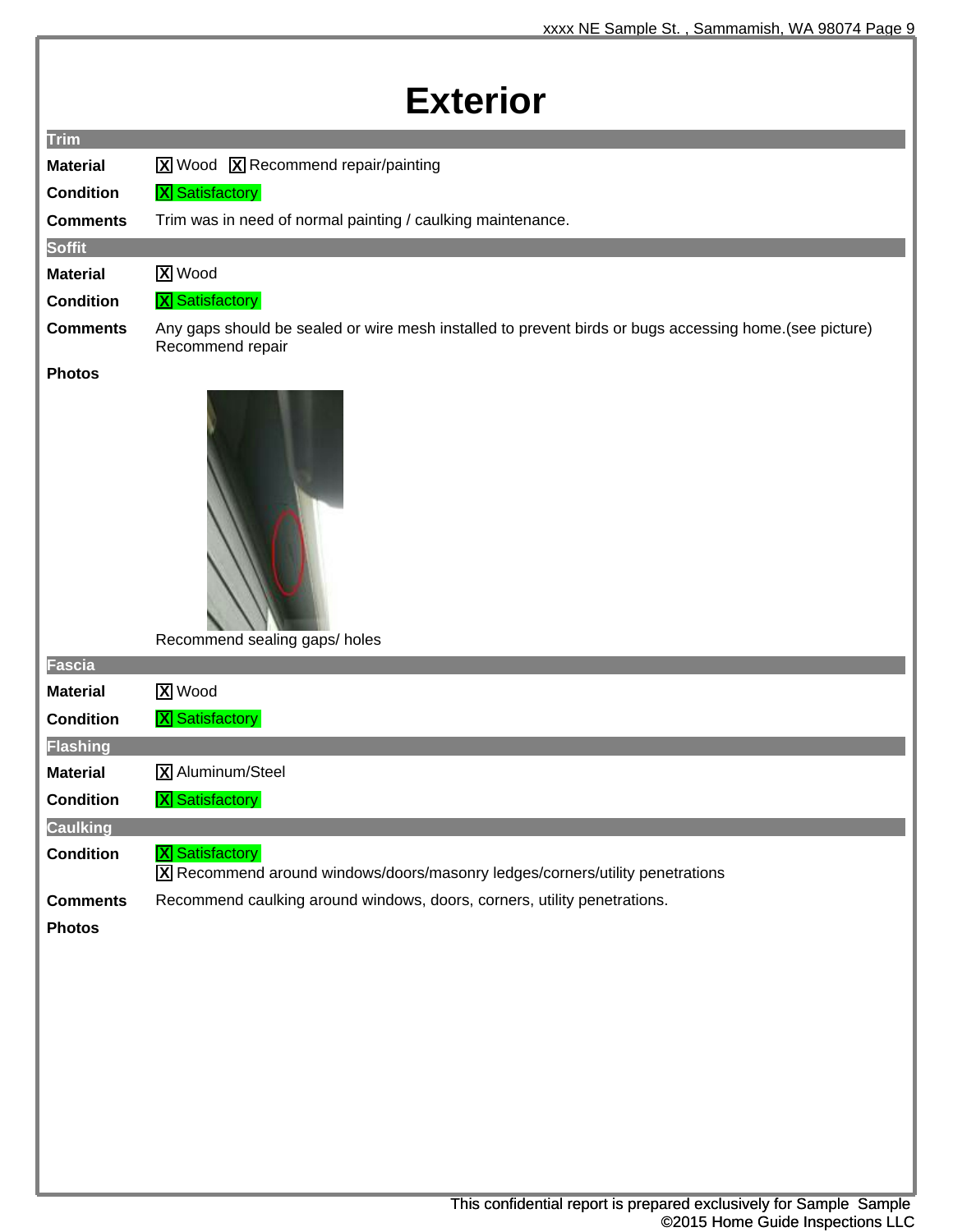| <b>Exterior</b>                    |                                                                                                                                                           |
|------------------------------------|-----------------------------------------------------------------------------------------------------------------------------------------------------------|
|                                    | Repair/replace caulking as<br>needed.                                                                                                                     |
| <b>Windows/Screens</b>             |                                                                                                                                                           |
| <b>Condition</b>                   | <b>X</b> Satisfactory                                                                                                                                     |
| <b>Material</b>                    | <b>X</b> Vinyl                                                                                                                                            |
| <b>Screens</b><br><b>Comments</b>  | <b>X</b> Satisfactory                                                                                                                                     |
| <b>Photos</b>                      | Window chip present at North end living room wall, next to garage(see picture). Recommend repair                                                          |
|                                    | $\frac{1}{\sqrt{2\pi}}$                                                                                                                                   |
|                                    | cracked / chipped window                                                                                                                                  |
| <b>Storms Windows</b>              |                                                                                                                                                           |
| Slab-On-Grade/Foundation           | <b>X</b> None                                                                                                                                             |
|                                    | <b>Foundation Wall X</b> Concrete block X Poured concrete                                                                                                 |
| <b>Condition</b>                   | <b>X</b> Satisfactory                                                                                                                                     |
| <b>Concrete Slab X</b> Not Visible |                                                                                                                                                           |
| <b>Comments</b>                    | Non typical wood skirting installed around existing home. Recommend maintaining drain rock & monitor                                                      |
| <b>Service Entry</b>               |                                                                                                                                                           |
| Location                           | <b>X</b> Overhead                                                                                                                                         |
| <b>Condition</b>                   | <b>X</b> Satisfactory                                                                                                                                     |
|                                    | <b>Exterior receptacles</b> $[\overline{X}]$ Yes Operable: $[\overline{X}]$ Yes $[\overline{X}]$ No Condition: <b>X</b> Satisfactory Marginal $\Box$ Poor |
|                                    | <b>GFCI present</b> $\boxed{\mathbf{X}}$ Yes Operable: $\boxed{\mathbf{X}}$ Yes $\boxed{\phantom{1}}$ No                                                  |
| <b>Comments</b>                    |                                                                                                                                                           |
|                                    | This confidential report is prepared exclusively for Sample Sample                                                                                        |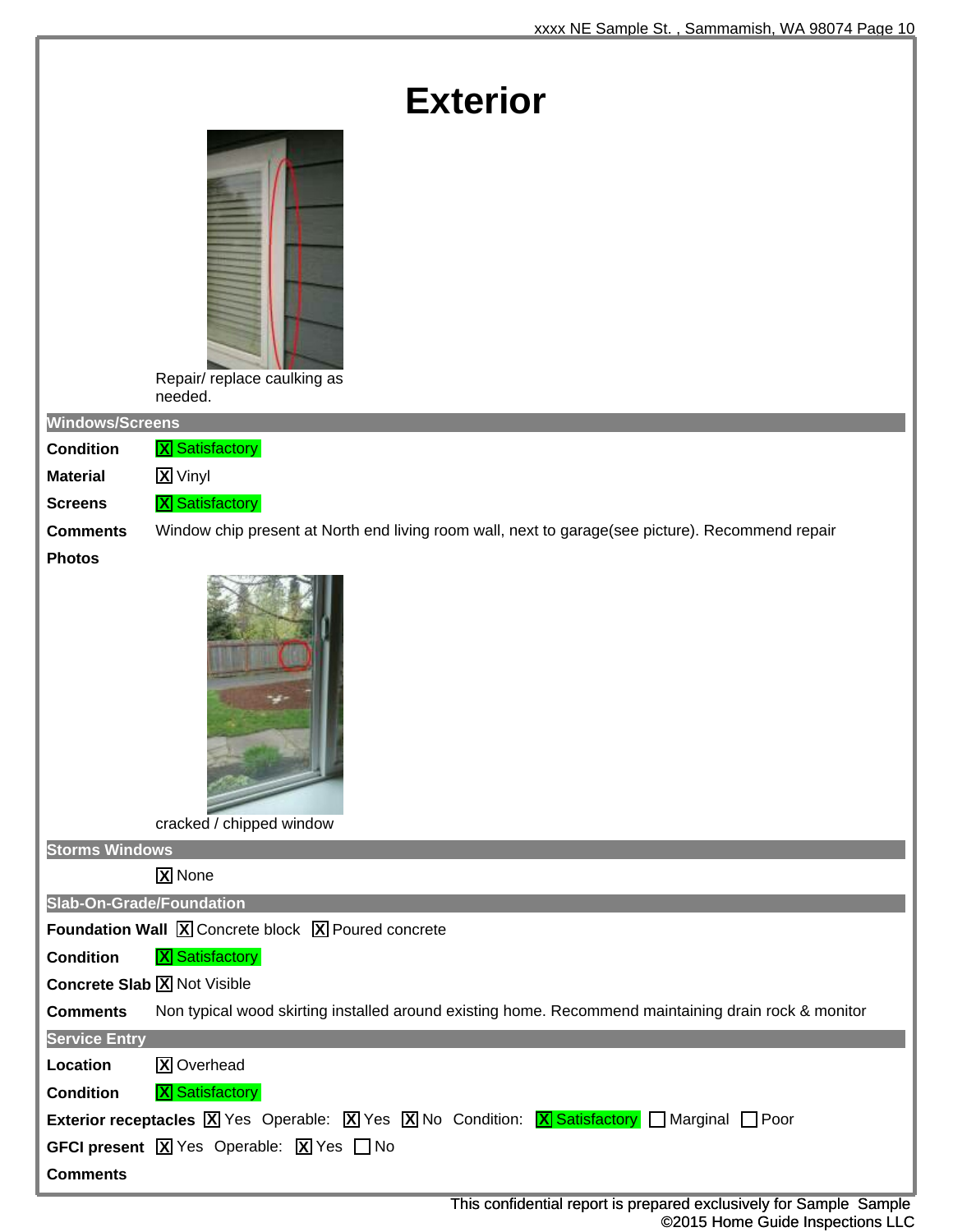| <b>Exterior</b>                 |                                                                                                                                                                                                                                                                                                                                         |  |
|---------------------------------|-----------------------------------------------------------------------------------------------------------------------------------------------------------------------------------------------------------------------------------------------------------------------------------------------------------------------------------------|--|
| <b>Service Entry cont.</b>      |                                                                                                                                                                                                                                                                                                                                         |  |
|                                 | <b>Comments cont.</b> Exterior electrical outlet located at front door was not operable. Recommend repair by licensed<br>electrician.<br>Other exterior outlets functioned<br>properly                                                                                                                                                  |  |
|                                 | <b>Building(s) Exterior Wall Construction</b>                                                                                                                                                                                                                                                                                           |  |
| <b>Type</b>                     | <b>X</b> Not Visible                                                                                                                                                                                                                                                                                                                    |  |
| <b>Condition</b>                | <b>X</b> Not Visible                                                                                                                                                                                                                                                                                                                    |  |
| <b>Exterior Doors</b>           |                                                                                                                                                                                                                                                                                                                                         |  |
|                                 | <b>Main Entrance</b> Weatherstripping: <b>X</b> Satisfactory <b>Manginal Proor Missing Replace</b><br>Door condition: $X$ Satisfactory Marginal Poor                                                                                                                                                                                    |  |
| <b>Patio</b>                    | Weatherstripping: $\boxed{\mathbf{X}}$ Satisfactory $\boxed{\phantom{\mathbf{X}}}$ Marginal $\boxed{\phantom{\mathbf{X}}}$ Poor $\boxed{\phantom{\mathbf{X}}}$ Missing $\boxed{\phantom{\mathbf{X}}}$ Replace<br>Door condition: $\boxed{\text{X}}$ Satisfactory $\boxed{\phantom{\text{X}}$ Marginal $\boxed{\phantom{\text{X}}}$ Poor |  |
| Rear door                       | Weatherstripping: $X$ Satisfactory $\Box$ Marginal $\Box$ Poor $\Box$ Missing $\Box$ Replace<br>Door condition: $X$ Satisfactory Marginal Poor                                                                                                                                                                                          |  |
| Other door                      | $X$ N/A                                                                                                                                                                                                                                                                                                                                 |  |
| <b>Comments</b>                 | Sliding glass door lock does not latch properly. Recommend repair<br>Patio door appears to be installed with hinges on the exterior side. Recommend repair /replace                                                                                                                                                                     |  |
| <b>Photos</b>                   |                                                                                                                                                                                                                                                                                                                                         |  |
|                                 | Patio door installed with hinges on<br>exterior                                                                                                                                                                                                                                                                                         |  |
| Exterior A/C - Heat pump #1     |                                                                                                                                                                                                                                                                                                                                         |  |
| Unit #1                         | Location: Exterior Westside of home<br>Brand: Trane<br>Model #: 4TTR4024B1000AA<br>Serial #: 9024J703F<br>Approximate Age: 7 + years                                                                                                                                                                                                    |  |
| <b>Condition</b>                | <b>X</b> Satisfactory                                                                                                                                                                                                                                                                                                                   |  |
| <b>Energy source X Electric</b> |                                                                                                                                                                                                                                                                                                                                         |  |
| Unit type                       | X Air cooled                                                                                                                                                                                                                                                                                                                            |  |
|                                 | Outside Disconnect X Yes Maximum fuse/breaker rating (amps): 20 Fuses/Breakers installed (amps): 20                                                                                                                                                                                                                                     |  |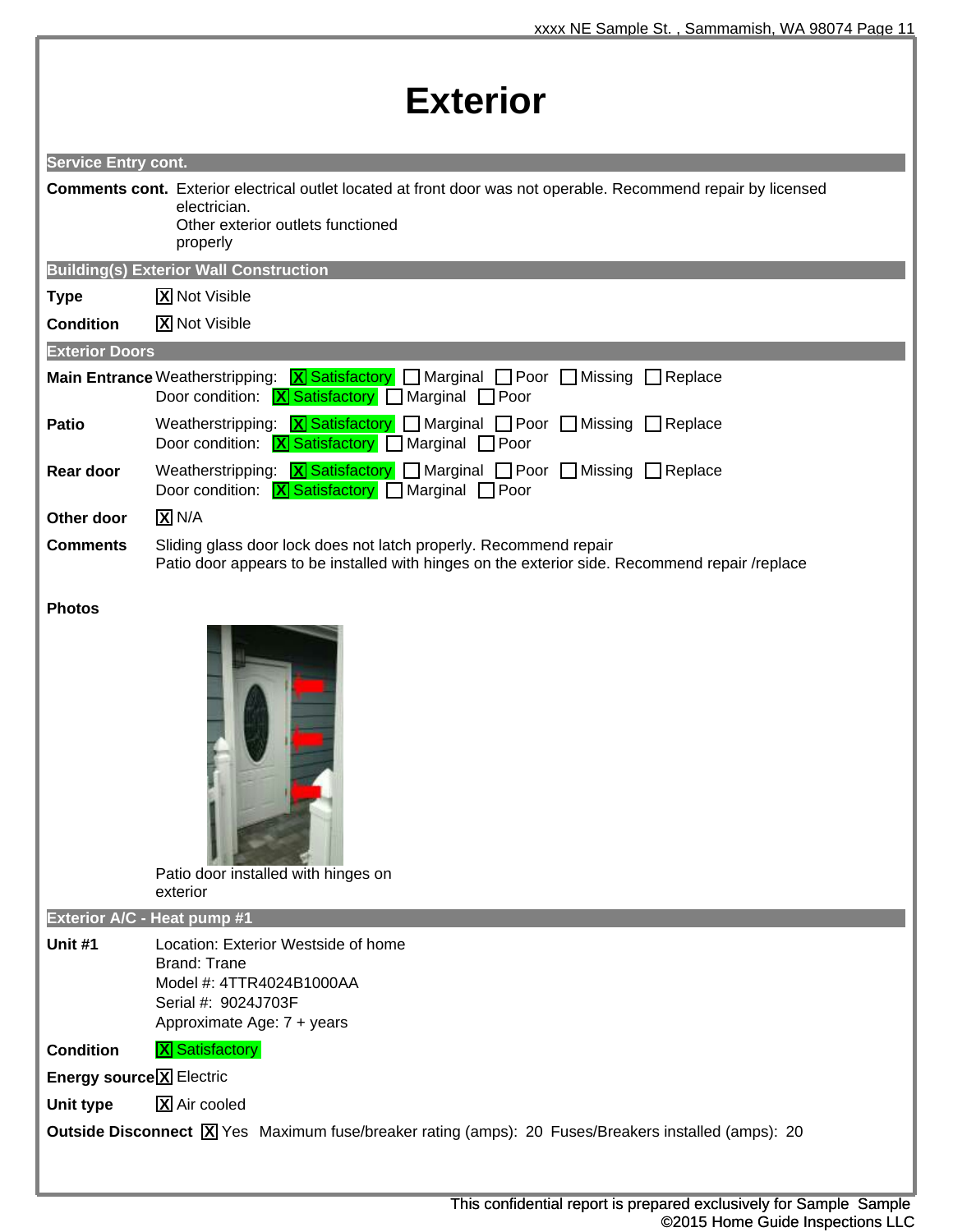### **Exterior**

**Exterior A/C - Heat pump #1 cont.**

**Level X** No **X** Recommend re-level unit

**Condenser Fins <b>X** Satisfactory

**Insulation X** Yes

**Improper Clearance (air flow)**  $\boxed{\text{X}}$  **Yes** 

**Photos**



Recommend leveling A/C unit

**Exterior A/C - Heat pump #2**

**Unit #2 X** N/A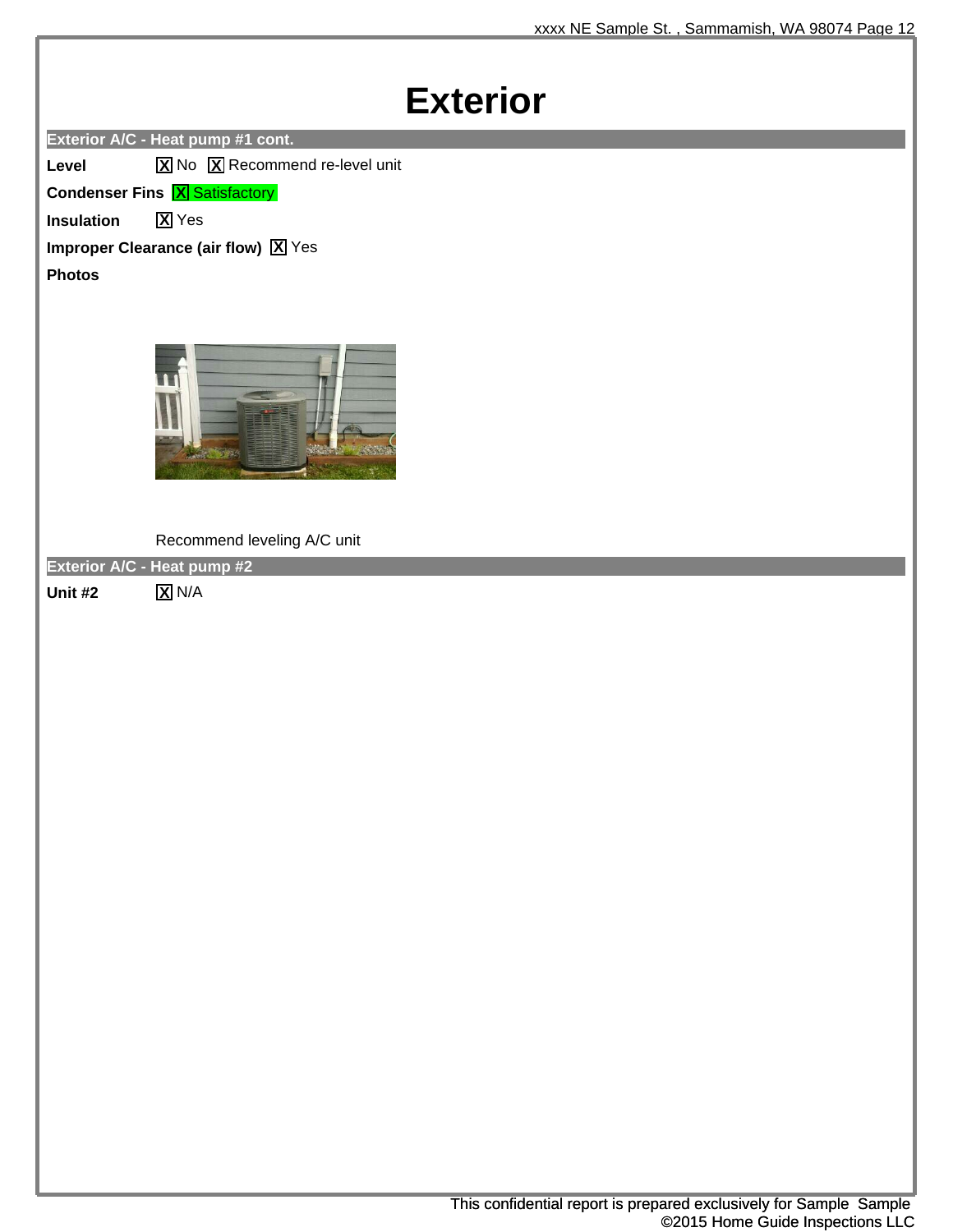## **Garage/Carport**

| <b>Type</b>                   |                                                                                                                     |
|-------------------------------|---------------------------------------------------------------------------------------------------------------------|
| <b>Type</b>                   | X Attached X 2-Car                                                                                                  |
| <b>Automatic Opener</b>       |                                                                                                                     |
| <b>Operation</b>              | <b>X</b> Operable                                                                                                   |
| <b>Safety Reverse</b>         |                                                                                                                     |
| <b>Operation</b>              | <b>X</b> Operable                                                                                                   |
| <b>Roofing</b>                |                                                                                                                     |
| <b>Material</b>               | $\overline{X}$ Same as house                                                                                        |
| Gutters/Eavestrough           |                                                                                                                     |
| <b>Condition</b>              | <b>X</b> Satisfactory X Same as house                                                                               |
| <b>Siding</b>                 |                                                                                                                     |
| <b>Material</b>               | X Same as house X Wood X Fiberboard                                                                                 |
| <b>Condition</b>              | <b>X</b> Satisfactory                                                                                               |
| <b>Trim</b>                   |                                                                                                                     |
| <b>Material</b>               | X Same as house X Wood                                                                                              |
| <b>Condition</b>              | <b>X</b> Satisfactory                                                                                               |
| <b>Floor</b>                  |                                                                                                                     |
| <b>Material</b>               | <b>X</b> Concrete                                                                                                   |
| <b>Condition</b>              | <b>X</b> Satisfactory <b>X</b> Typical cracks                                                                       |
|                               | Source of Ignition within 18" of the floor $\boxed{X}$ No                                                           |
| <b>Comments</b>               | Inpection limited due to personal storage.                                                                          |
| <b>Sill Plates</b>            |                                                                                                                     |
|                               | <b>X</b> Not Visible                                                                                                |
| <b>Overhead Door(s)</b>       |                                                                                                                     |
| <b>Material</b>               | <b>X</b> Fiberglass                                                                                                 |
| <b>Condition</b>              | <b>X</b> Satisfactory                                                                                               |
|                               | Recommend Priming/Painting Inside & Edges X No                                                                      |
| <b>Exterior Service Door</b>  |                                                                                                                     |
|                               | X None                                                                                                              |
| <b>Electrical Receptacles</b> |                                                                                                                     |
|                               | $\boxed{\mathbf{X}}$ Yes Operable: $\boxed{\mathbf{X}}$ Yes $\boxed{\phantom{1}}$ No                                |
| <b>Reverse polarity X No</b>  |                                                                                                                     |
| Open ground X No              |                                                                                                                     |
|                               | <b>GFCI Present <math>\boxed{\mathbf{X}}</math></b> Yes Operable: $\boxed{\mathbf{X}}$ Yes $\boxed{\phantom{1}}$ No |
|                               | <b>Fire Separation Walls &amp; Ceiling</b>                                                                          |
|                               | <b>X</b> Present                                                                                                    |
| <b>Condition</b>              | <b>X</b> Satisfactory                                                                                               |
|                               | <b>Moisture Stains Present X No</b>                                                                                 |
|                               |                                                                                                                     |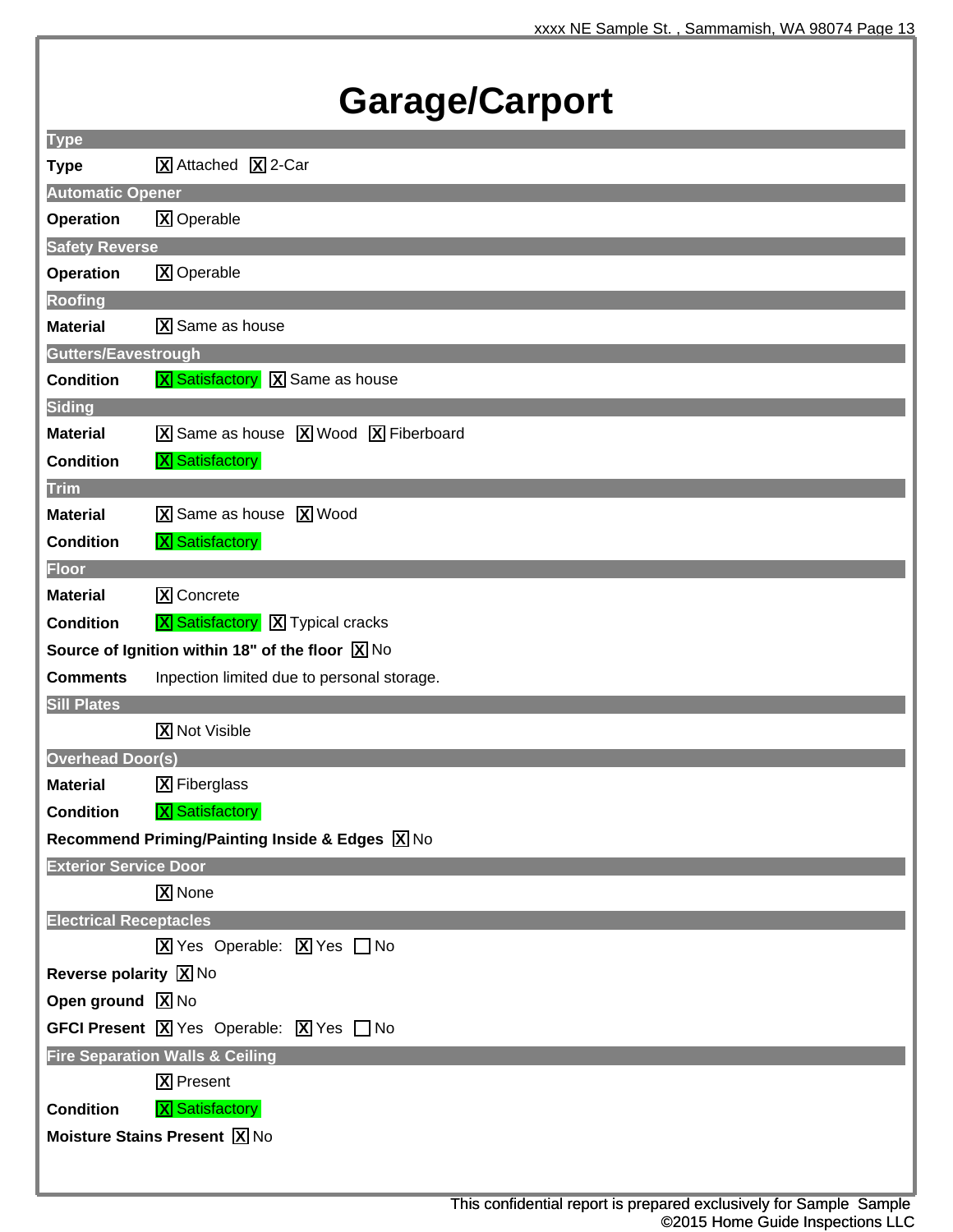## **Garage/Carport**

**Fire Separation Walls & Ceiling cont.**

**Typical Cracks X** No

**Fire door X** Not verifiable

**Self closure X** Satisfactory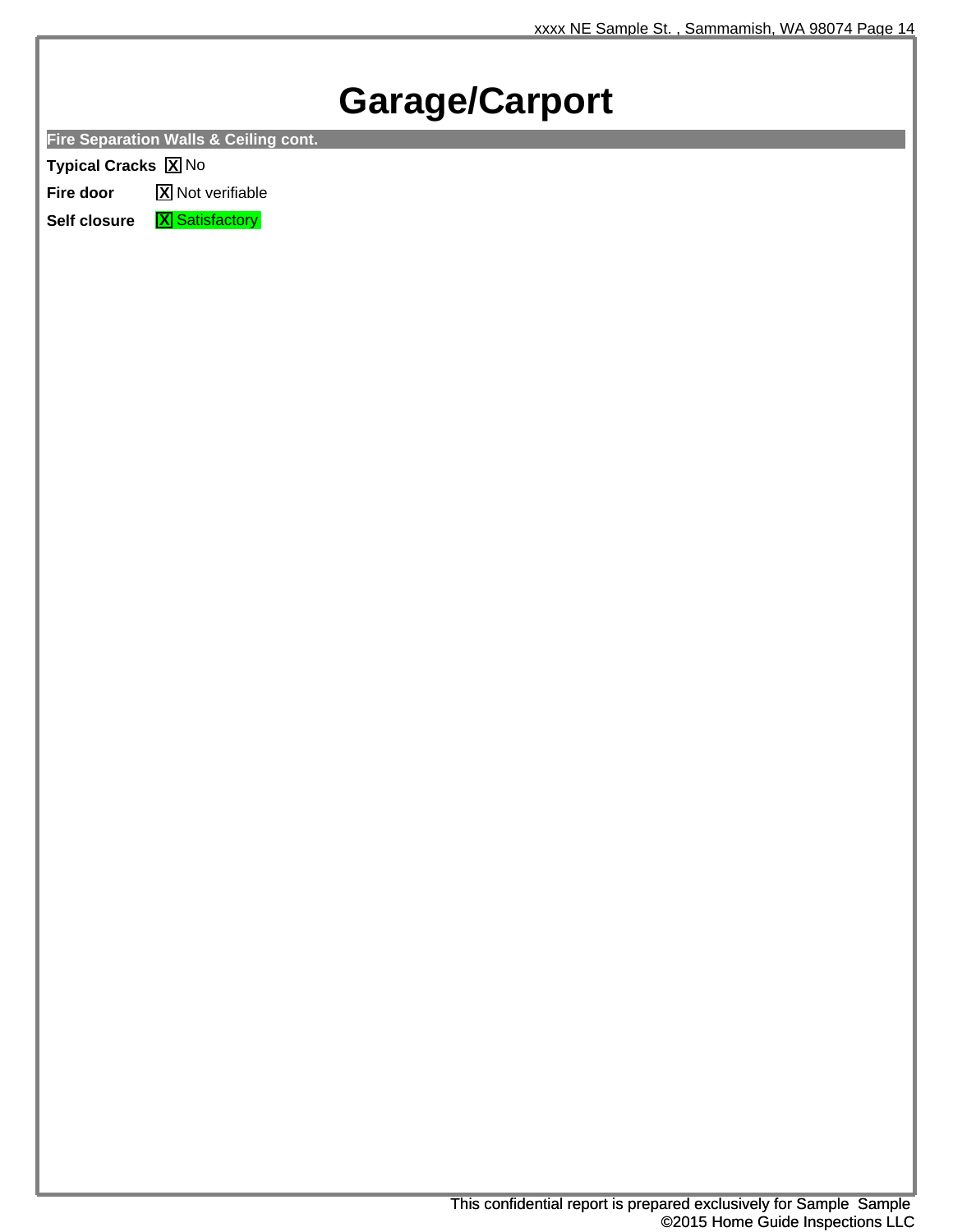## **Kitchen**

| <b>Countertops</b>            |                                                             |
|-------------------------------|-------------------------------------------------------------|
| <b>Condition</b>              | <b>X</b> Satisfactory                                       |
| <b>Cabinets</b>               |                                                             |
| <b>Condition</b>              | <b>X</b> Satisfactory <b>X</b> Recommend repair/adjustment  |
| <b>Comments</b>               | Cabinet door(s) loose. Recommend repair                     |
| <b>Photos</b>                 | loose hinge                                                 |
| Plumbing                      |                                                             |
| Faucet Leaks X No             |                                                             |
| Pipes leak/corroded X No      |                                                             |
| <b>Sink/Faucet</b>            | <b>X</b> Satisfactory                                       |
|                               | <b>Functional drainage X Satisfactory</b>                   |
|                               | <b>Functional flow X Satisfactory</b>                       |
| <b>Walls &amp; Ceiling</b>    |                                                             |
| <b>Condition</b>              | <b>X</b> Satisfactory                                       |
| <b>Heating/Cooling Source</b> |                                                             |
|                               | $\overline{X}$ Yes                                          |
| <b>Floor</b>                  |                                                             |
| <b>Condition</b>              | <b>X</b> Satisfactory                                       |
| <b>Appliances</b>             |                                                             |
| <b>Disposal</b>               | Operable: $\boxed{\mathbf{X}}$ Yes $\boxed{\phantom{1}}$ No |
| Oven                          | Operable: <b>X</b> Yes □ No                                 |
| Range                         | Operable: <b>X</b> Yes <b>□</b> No                          |
| <b>Dishwasher</b>             | Operable: $X$ Yes $\Box$ No                                 |
| Trash Compactor <b>X</b> N/A  |                                                             |
| <b>Exhaust fan</b>            | Operable: $\boxed{\mathbf{X}}$ Yes $\boxed{\phantom{1}}$ No |
| Refrigerator                  | Operable: $\boxed{\mathbf{X}}$ Yes $\boxed{\phantom{1}}$ No |
| <b>Microwave</b>              | Operable: $\boxed{\mathbf{X}}$ Yes $\boxed{\phantom{1}}$ No |
| Other                         | N/A                                                         |
|                               |                                                             |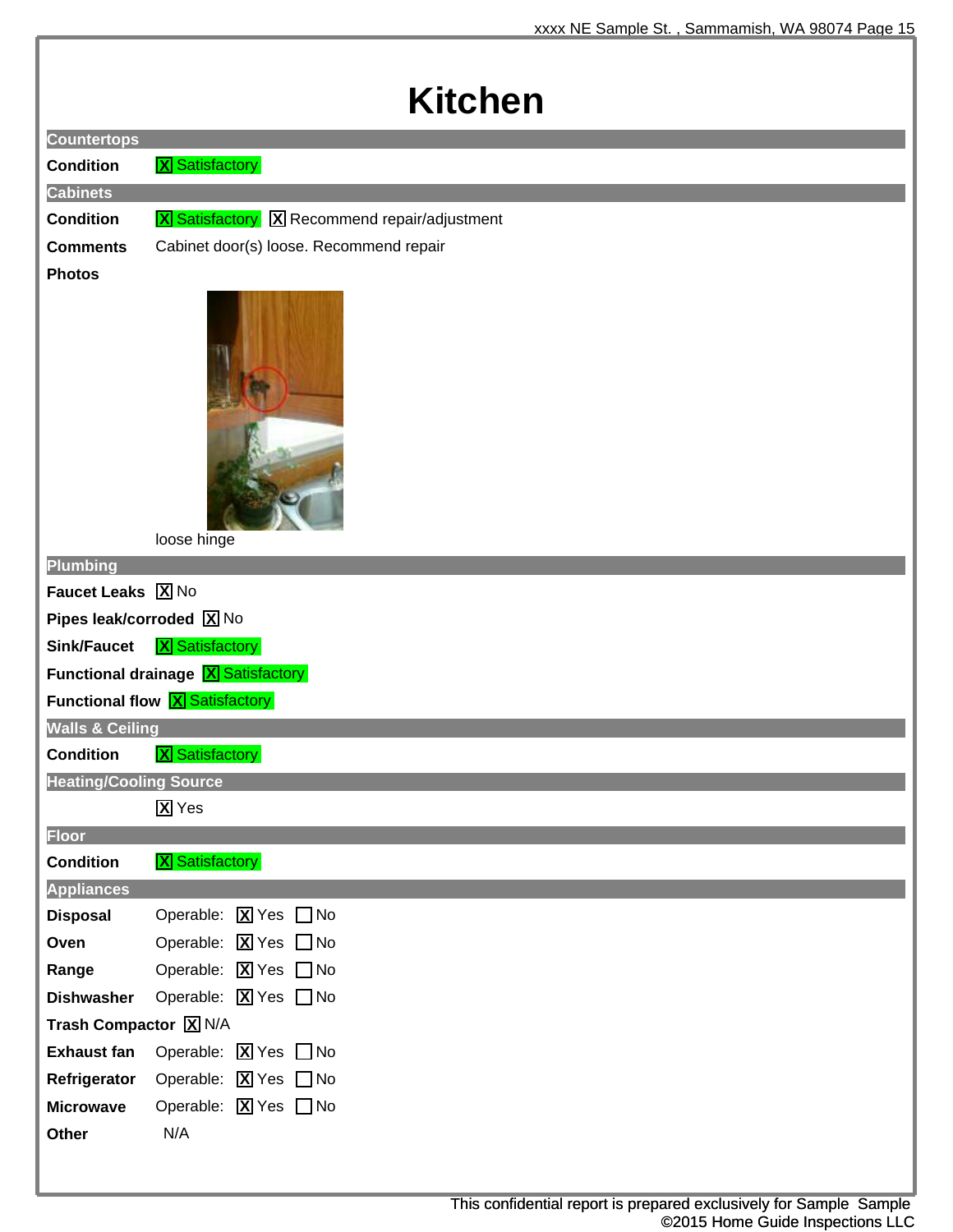### **Kitchen**

| <b>Appliances cont.</b> |  |
|-------------------------|--|
|                         |  |

**Dishwasher airgap X** No

**Dishwasher drain line looped X** Yes

**Receptacles present X** Yes Operable: **X** Yes **□** No

**GFCI X** Yes Operable: **X** Yes □ No Recommend GFCI Receptacles: □ Yes **X** No

**Open ground/Reverse polarity: X** No

**Comments** Anti tip device not present on stove/ oven. Safety hazard, recommend repair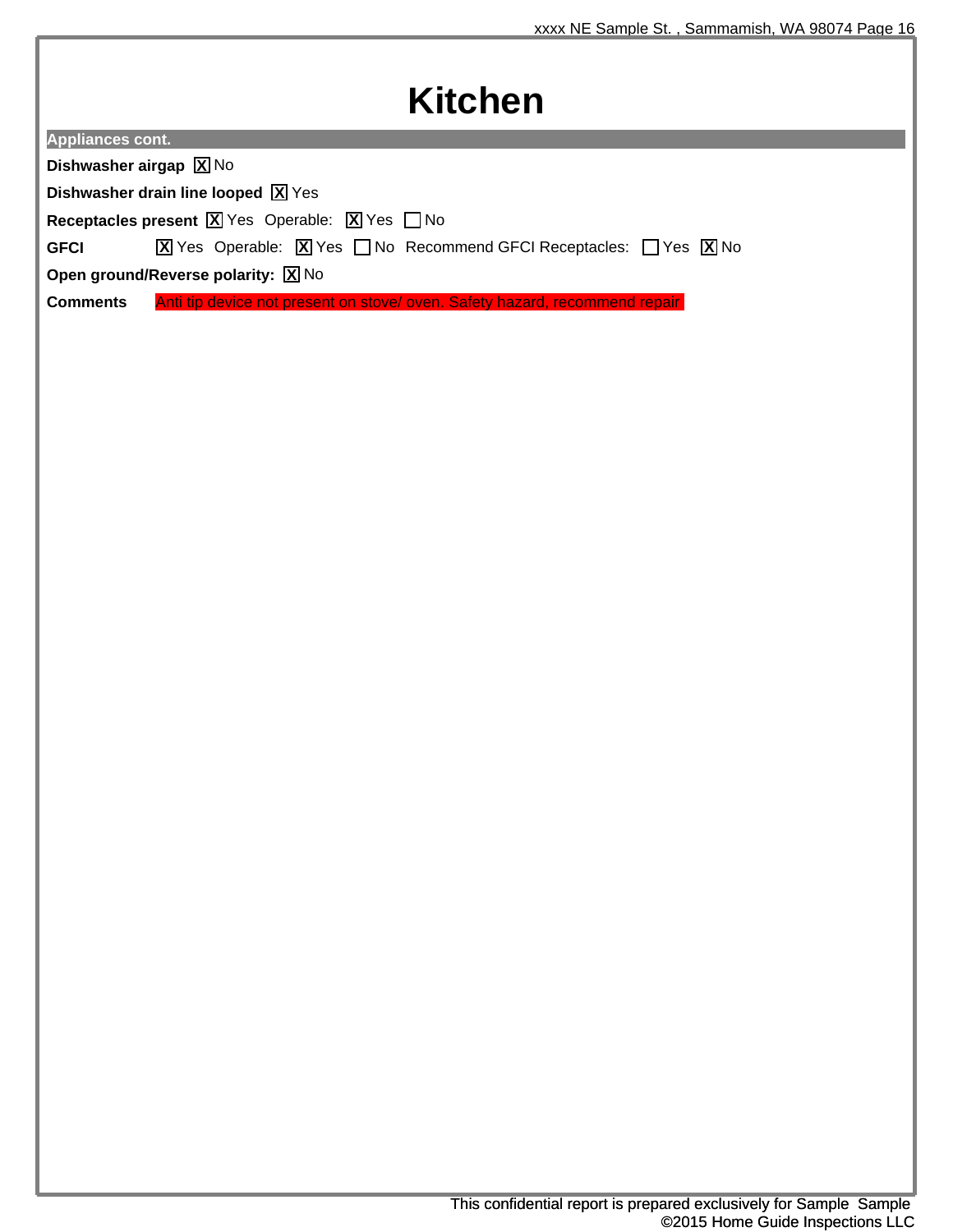### **Laundry Room**

**Laundry**

**Laundry sink X** N/A

**Faucet leaks X** No

**Pipes leak X** Not Visible

**Cross connections X** No

**Heat source present X** Yes

**Room vented**  $\boxed{\text{X}}$  No

**Dryer vented X** Not vented to exterior **X** Recommend repair

**Electrical** Open ground/reverse polarity: □ Yes **X** No

**GFCI present X** No

**Washer hook-up lines/valves X Satisfactory** 

**Gas shut-off valve X** N/A

**Comments** Dryer vent not present. Recommend installing vent to exterior when installing dryer.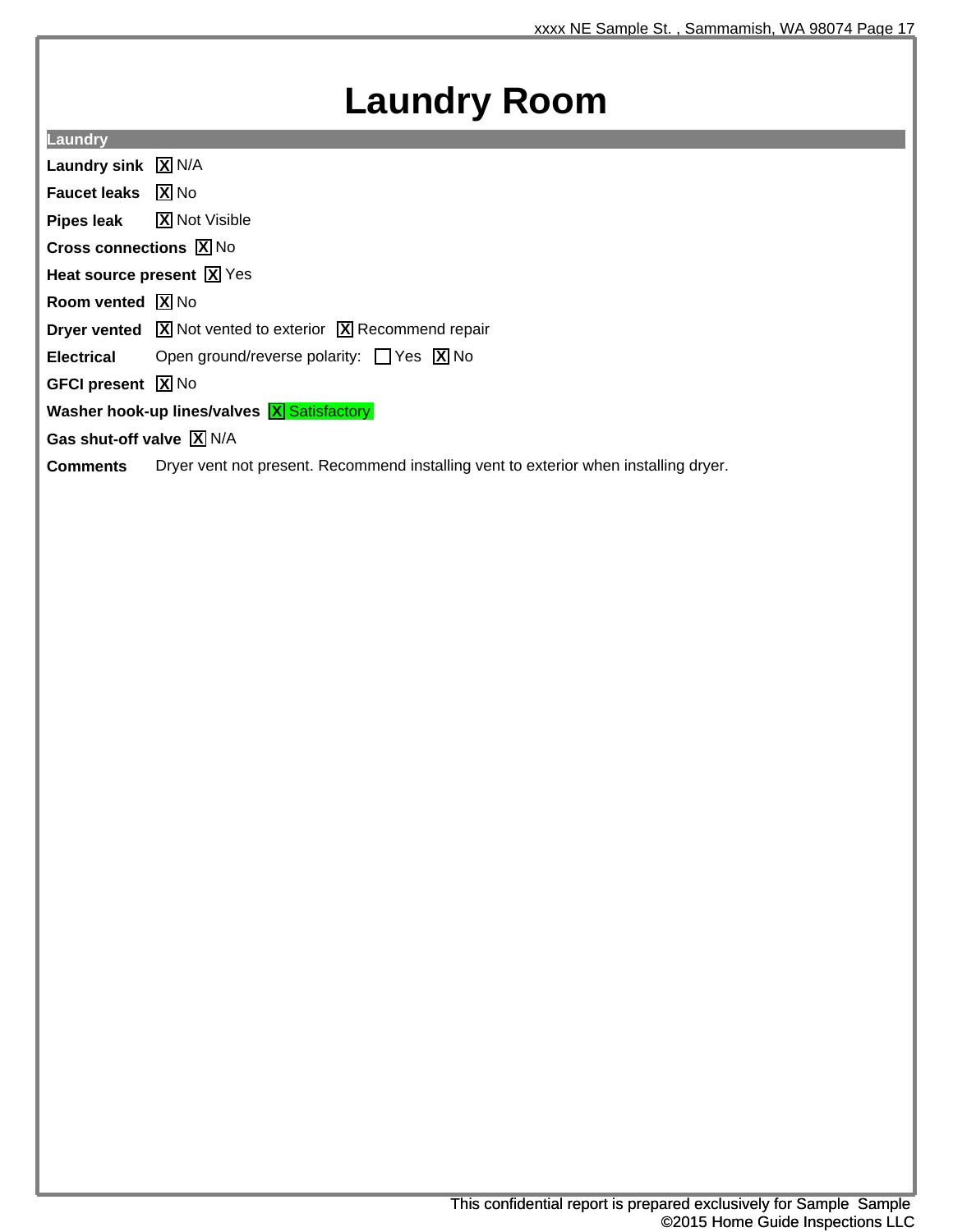## **Bathroom (1)**

| <b>Bath</b>                                                     |                                                                                                                                                                                                                                                                                           |  |
|-----------------------------------------------------------------|-------------------------------------------------------------------------------------------------------------------------------------------------------------------------------------------------------------------------------------------------------------------------------------------|--|
| Location                                                        | 1st floor guest                                                                                                                                                                                                                                                                           |  |
| <b>Sinks</b>                                                    | Faucet leaks: $\boxed{\mathbf{X}}$ Yes $\boxed{\phantom{1}}$ No Pipes leak: $\boxed{\phantom{1}}$ Yes $\boxed{\mathbf{X}}$ No                                                                                                                                                             |  |
| <b>Tubs</b>                                                     | Faucet leaks: $\Box$ Yes $\Box$ No Pipes leak: $\Box$ Yes $\Box$ No $\Box$ Not Visible                                                                                                                                                                                                    |  |
| <b>Showers</b>                                                  | Faucet leaks: $\Box$ Yes $\boxed{\mathbf{X}}$ No Pipes leak: $\Box$ Yes $\Box$ No $\boxed{\mathbf{X}}$ Not Visible                                                                                                                                                                        |  |
| <b>Toilet</b>                                                   | Bowl loose: $\Box$ Yes $\boxed{\textbf{X}}$ No Operable: $\boxed{\textbf{X}}$ Yes $\Box$ No                                                                                                                                                                                               |  |
| Whirlpool                                                       | $X$ No                                                                                                                                                                                                                                                                                    |  |
|                                                                 | <b>Shower/Tub area X</b> Ceramic/Plastic Condition: <b>X</b> Satisfactory <b>Marginal Poor Rooted floors</b><br>Caulk/Grouting needed: $\boxed{\mathbf{X}}$ Yes $\boxed{\phantom{1}}$ No<br>Where: Cracked grout / caulk present around tub / tile & sink. Recommend repair prior to use. |  |
| <b>Drainage</b>                                                 | <b>X</b> Satisfactory                                                                                                                                                                                                                                                                     |  |
| <b>Water flow</b>                                               | <b>X</b> Satisfactory                                                                                                                                                                                                                                                                     |  |
| <b>Moisture stains present <math>\boxed{\text{X}}</math> No</b> |                                                                                                                                                                                                                                                                                           |  |
| <b>Doors</b>                                                    | <b>X</b> Satisfactory                                                                                                                                                                                                                                                                     |  |
| <b>Window</b>                                                   | <b>X</b> Satisfactory                                                                                                                                                                                                                                                                     |  |
|                                                                 | <b>Receptacles present <math>\boxed{X}</math></b> Yes Operable: $\boxed{X}$ Yes $\boxed{\phantom{1}}$ No                                                                                                                                                                                  |  |
| <b>GFCI</b>                                                     | $\boxed{\mathbf{X}}$ Yes Operable: $\boxed{\mathbf{X}}$ Yes $\boxed{\phantom{1}}$ No                                                                                                                                                                                                      |  |
| Open ground/Reverse polarity $\boxed{X}$ No                     |                                                                                                                                                                                                                                                                                           |  |
|                                                                 | <b>Heat source present <math>\boxed{X}</math></b> Yes                                                                                                                                                                                                                                     |  |
| <b>Exhaust fan</b>                                              | $\boxed{\mathbf{X}}$ Yes Operable: $\boxed{\mathbf{X}}$ Yes $\boxed{\phantom{1}}$ No $\boxed{\mathbf{X}}$ Noisy                                                                                                                                                                           |  |
| <b>Comments</b>                                                 | Faucet is leaking at handle when on - recommend repair and/or replacement<br>Recommend recaulking/regrouting in shower/tub area                                                                                                                                                           |  |
|                                                                 |                                                                                                                                                                                                                                                                                           |  |

#### **Photos**



Recommend recaulking / regrouting shower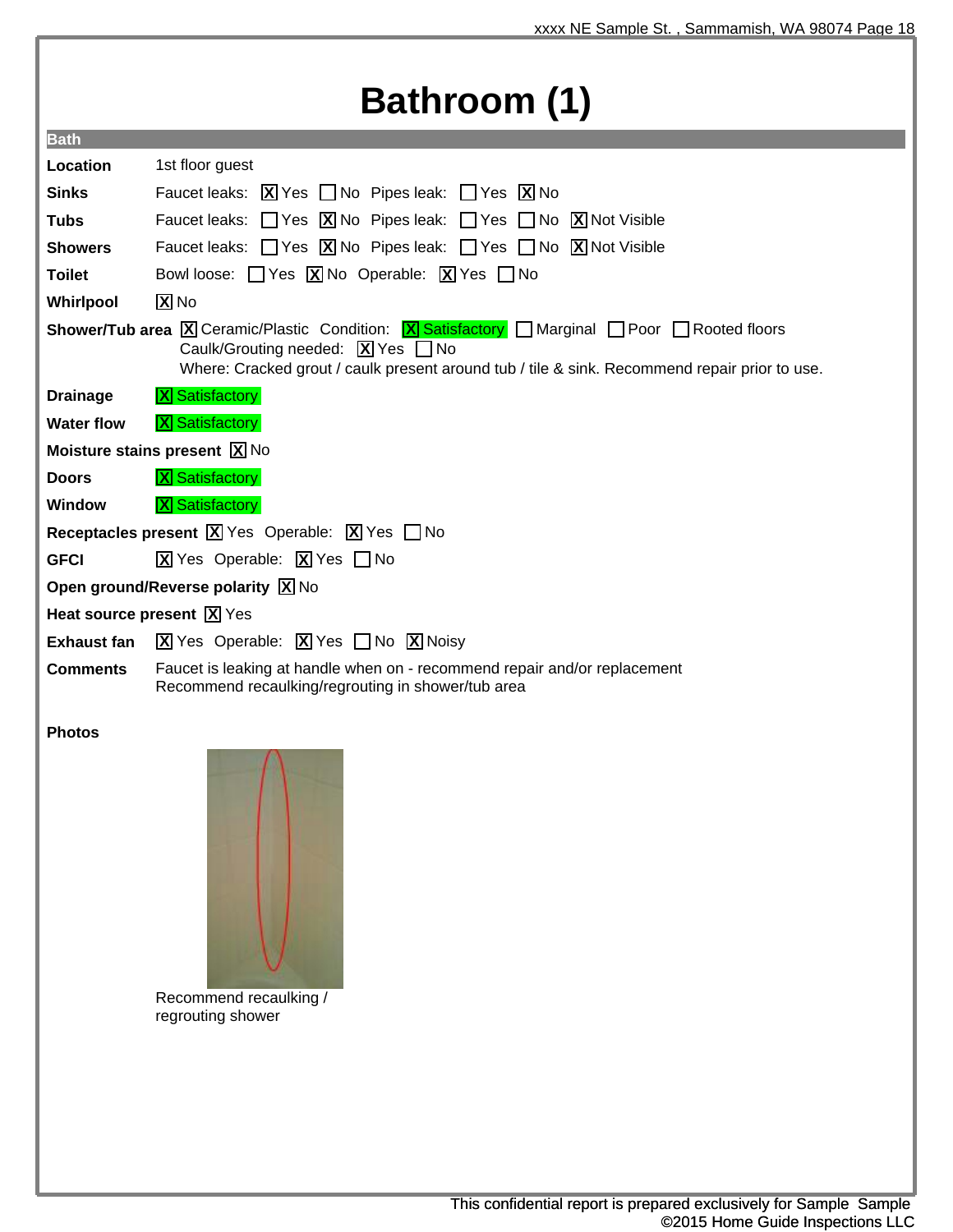## **Bathroom (2)**

| <b>Bath</b>                                                                                                                                                                                                                                        |                                                                                                                                                                                                                                                            |  |
|----------------------------------------------------------------------------------------------------------------------------------------------------------------------------------------------------------------------------------------------------|------------------------------------------------------------------------------------------------------------------------------------------------------------------------------------------------------------------------------------------------------------|--|
| Location                                                                                                                                                                                                                                           | 1st floor master                                                                                                                                                                                                                                           |  |
| <b>Sinks</b>                                                                                                                                                                                                                                       | Faucet leaks: $\Box$ Yes $\boxed{X}$ No Pipes leak: $\Box$ Yes $\boxed{X}$ No                                                                                                                                                                              |  |
| <b>Tubs</b>                                                                                                                                                                                                                                        | Faucet leaks: $\Box$ Yes $\Box$ No Pipes leak: $\Box$ Yes $\Box$ No $\Box$ Not Visible                                                                                                                                                                     |  |
| <b>Showers</b>                                                                                                                                                                                                                                     | Faucet leaks: $\Box$ Yes $\boxed{X}$ No Pipes leak: $\Box$ Yes $\Box$ No $\boxed{X}$ Not Visible                                                                                                                                                           |  |
| <b>Toilet</b>                                                                                                                                                                                                                                      | Bowl loose: $\Box$ Yes $\boxed{\textbf{X}}$ No Operable: $\boxed{\textbf{X}}$ Yes $\Box$ No                                                                                                                                                                |  |
| Whirlpool                                                                                                                                                                                                                                          | $\boxed{\text{X}}$ Yes Operable: $\boxed{\text{X}}$ Yes $\boxed{\phantom{\text{X}}}$ No $\boxed{\text{X}}$ No access door                                                                                                                                  |  |
| <b>Shower/Tub area X</b> Ceramic/Plastic Condition: $\Box$ Satisfactory <b>X</b> Marginal $\Box$ Poor $\Box$ Rooted floors<br>Caulk/Grouting needed: $\boxed{X}$ Yes $\boxed{\phantom{1}}$ No<br>Where: Caulking & grouting needed in shower area. |                                                                                                                                                                                                                                                            |  |
| <b>Drainage</b>                                                                                                                                                                                                                                    | <b>X</b> Satisfactory                                                                                                                                                                                                                                      |  |
| <b>Water flow</b>                                                                                                                                                                                                                                  | <b>X</b> Satisfactory                                                                                                                                                                                                                                      |  |
|                                                                                                                                                                                                                                                    | <b>Moisture stains present <math>\boxed{\mathbf{X}}</math> No</b>                                                                                                                                                                                          |  |
| <b>Doors</b>                                                                                                                                                                                                                                       | <b>X</b> Satisfactory                                                                                                                                                                                                                                      |  |
| <b>Window</b>                                                                                                                                                                                                                                      | <b>X</b> Satisfactory                                                                                                                                                                                                                                      |  |
| Receptacles present $\boxed{X}$ Yes Operable: $\boxed{X}$ Yes $\boxed{\phantom{1}}$ No                                                                                                                                                             |                                                                                                                                                                                                                                                            |  |
| <b>GFCI</b>                                                                                                                                                                                                                                        | $\overline{X}$ Yes Operable: $\overline{X}$ Yes $\Box$ No                                                                                                                                                                                                  |  |
|                                                                                                                                                                                                                                                    | Open ground/Reverse polarity $\boxed{X}$ No                                                                                                                                                                                                                |  |
|                                                                                                                                                                                                                                                    | Heat source present $\boxed{X}$ Yes                                                                                                                                                                                                                        |  |
| <b>Exhaust fan</b>                                                                                                                                                                                                                                 | $\boxed{\mathbf{X}}$ Yes Operable: $\boxed{\mathbf{X}}$ Yes $\boxed{\phantom{1}}$ No                                                                                                                                                                       |  |
| <b>Comments</b>                                                                                                                                                                                                                                    | Dimmer function on light switch was not operating. Recommend repair/replace.<br>Light switch did not function. Recommend replacing light bulb. If still not functional recommend switch repair/<br>replace.<br>Cabinet door hinge loose. Recommend repair. |  |

#### **Photos**



Recommend recaulking / regrouting shower



Recommend recaulking / regrouting shower



chip present on shower pan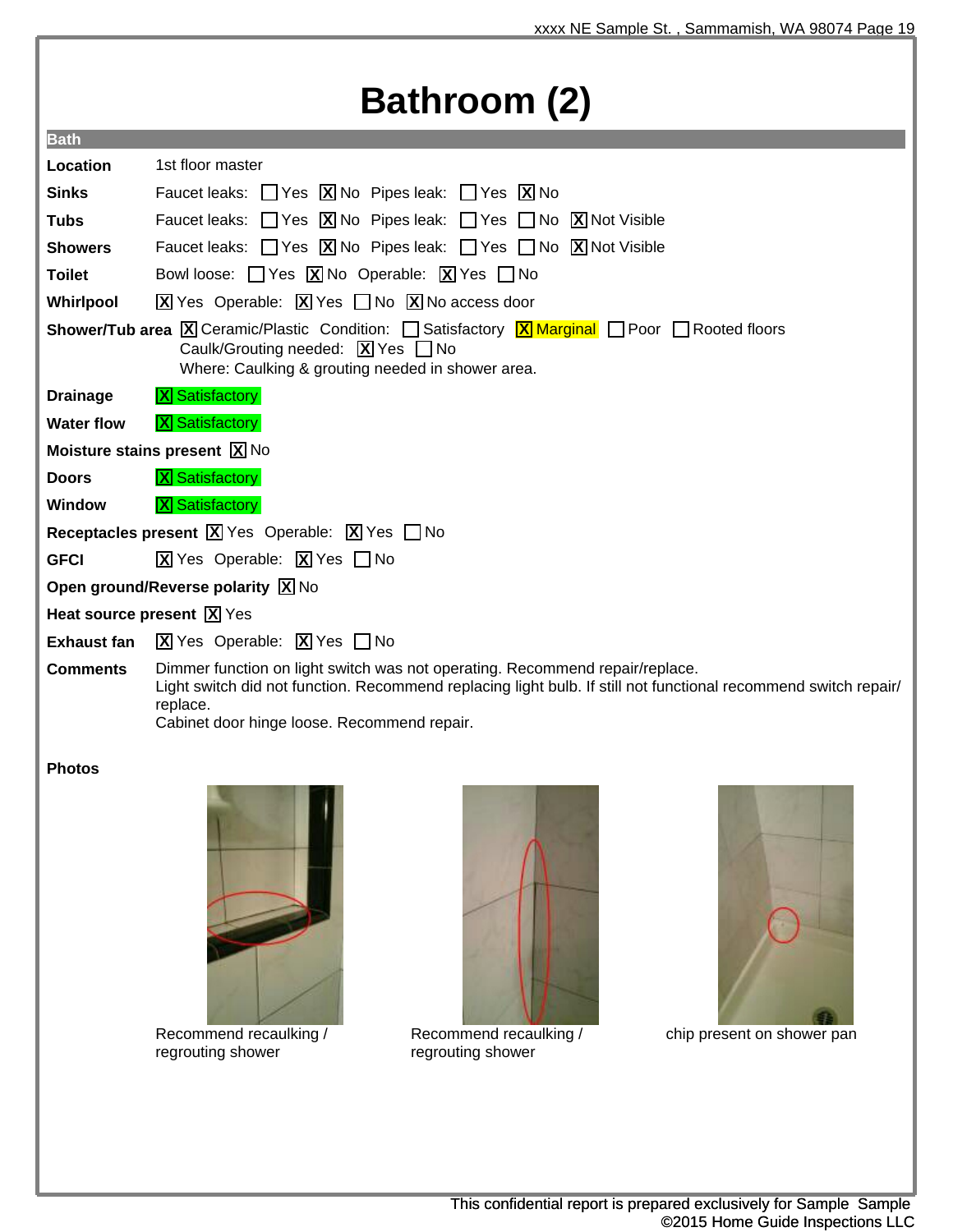## **Bathroom (2)**



loose hinge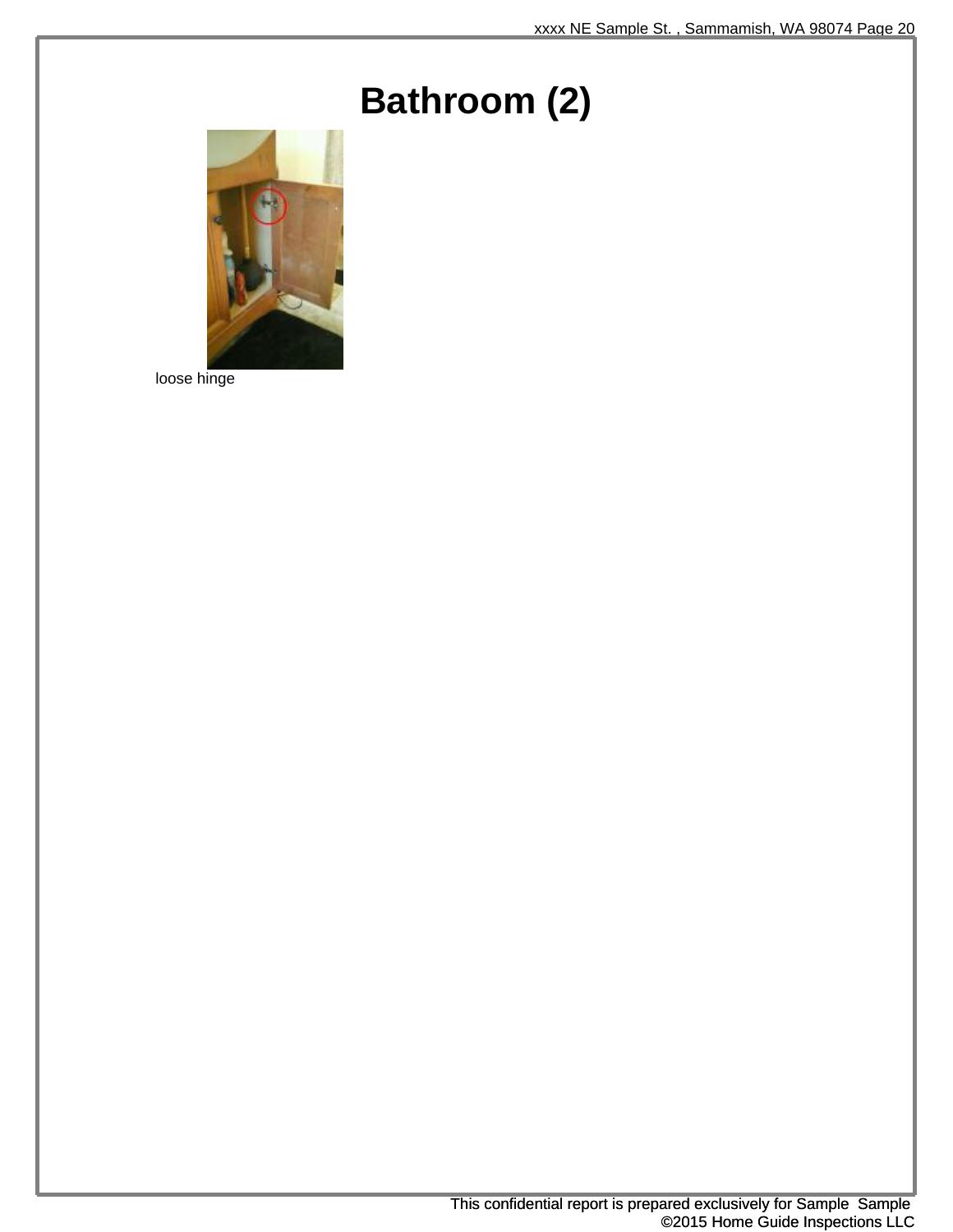# **Room (1)**

| Location                                              | 1st floor Master                                                                                                                                                                                                                                           |  |
|-------------------------------------------------------|------------------------------------------------------------------------------------------------------------------------------------------------------------------------------------------------------------------------------------------------------------|--|
| <b>Type</b>                                           | Bedroom                                                                                                                                                                                                                                                    |  |
| <b>Walls &amp; Ceiling X Satisfactory</b>             |                                                                                                                                                                                                                                                            |  |
| <b>Moisture stains <math>[\overline{X}]</math> No</b> |                                                                                                                                                                                                                                                            |  |
| <b>Floor</b>                                          | <b>X</b> Satisfactory                                                                                                                                                                                                                                      |  |
| <b>Ceiling fan</b>                                    | <b>X</b> None                                                                                                                                                                                                                                              |  |
| <b>Electrical</b>                                     | Switches: $\boxed{\mathbf{X}}$ Yes $\boxed{\phantom{+}}$ No $\boxed{\mathbf{X}}$ Operable Receptacles: $\boxed{\mathbf{X}}$ Yes $\boxed{\phantom{+}}$ No $\boxed{\mathbf{X}}$ Operable<br>Open ground/Reverse polarity: $\Box$ Yes $\boxed{\mathbf{X}}$ No |  |

**Heating source present**  $\boxed{\mathbf{X}}$  **Yes** 

**Bedroom Egress restricted X** No

**Doors X** Satisfactory

**Room**

**Windows X** Satisfactory

**Comments** Dimmer function on light switch was not operating. Recommend repair/replace.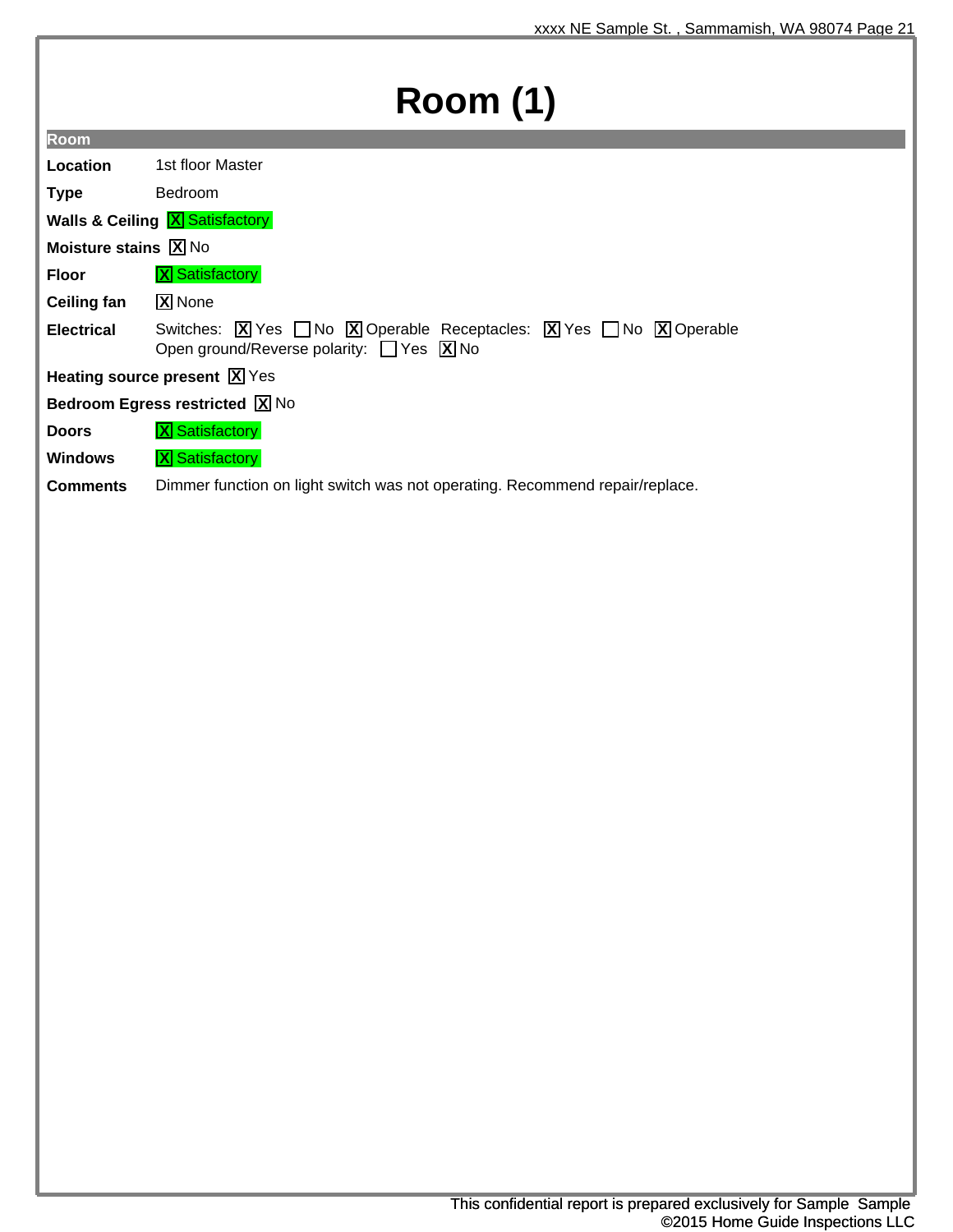# **Room (2)**

**Location** 1st floor North(next to garage)

**Type** Living room

**Walls & Ceiling X Satisfactory** 

**Moisture stains X** No

**Floor X** Satisfactory

**Ceiling fan X** None

**Electrical** Switches: **X** Yes ∩No **X** Operable Receptacles: **X** Yes ∩No **X** Operable Open ground/Reverse polarity: Ves X No

**Heating source present X** Yes

**Bedroom Egress restricted X** No

**Doors X** Satisfactory

**Windows X** Satisfactory

This confidential report is prepared exclusively for Sample Sample ©2015 Home Guide Inspections LLC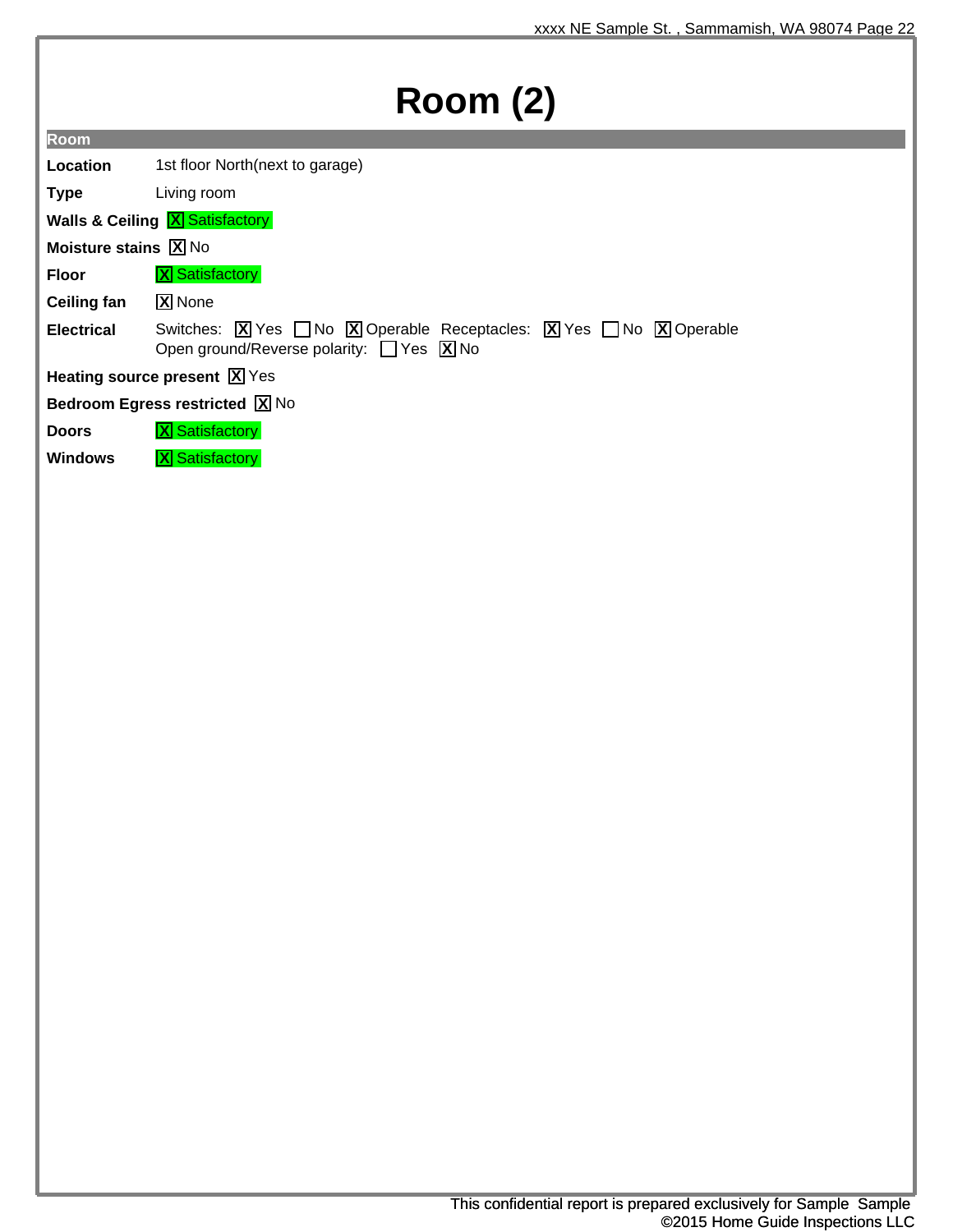# **Room (3)**

**Room**

**Location** 2nd floor North

**Type** Bedroom

**Walls & Ceiling X** Satisfactory **X** Typical cracks

**Moisture stains X** No

**Floor X** Satisfactory

**Ceiling fan X** None

**Electrical** Switches: **X** Yes ∩No **X** Operable Receptacles: **X** Yes ∩No **X** Operable Open ground/Reverse polarity: Ves X No

**Heating source present X** Yes

**Bedroom Egress restricted X** No

**Doors X** Satisfactory

**Windows X** Satisfactory

This confidential report is prepared exclusively for Sample Sample ©2015 Home Guide Inspections LLC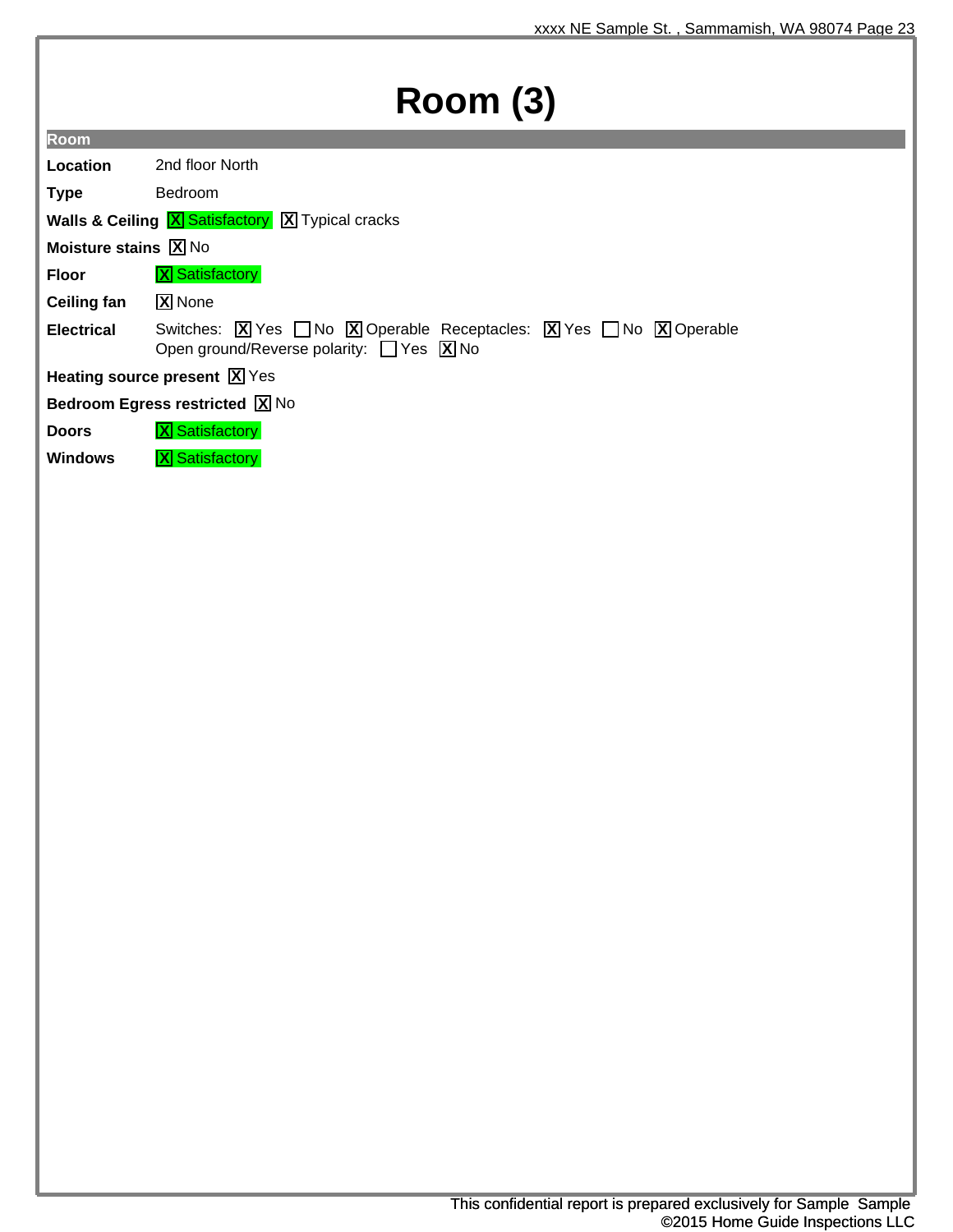## **Room (4)**

| Location                                  | 2nd floor South |  |
|-------------------------------------------|-----------------|--|
| <b>Type</b>                               | <b>Bedroom</b>  |  |
| <b>Walls &amp; Ceiling X Satisfactory</b> |                 |  |

**Moisture stains X** No

**Room**

**Floor X** Satisfactory

**Ceiling fan X** None

**Electrical** Switches: **X** Yes ∩No **X** Operable Receptacles: **X** Yes ∩No **X** Operable Open ground/Reverse polarity:  $\Box$  Yes  $\Box$  No

**Heating source present X** Yes

**Bedroom Egress restricted X** No

**Doors X** Satisfactory

**Windows X** Satisfactory

This confidential report is prepared exclusively for Sample Sample ©2015 Home Guide Inspections LLC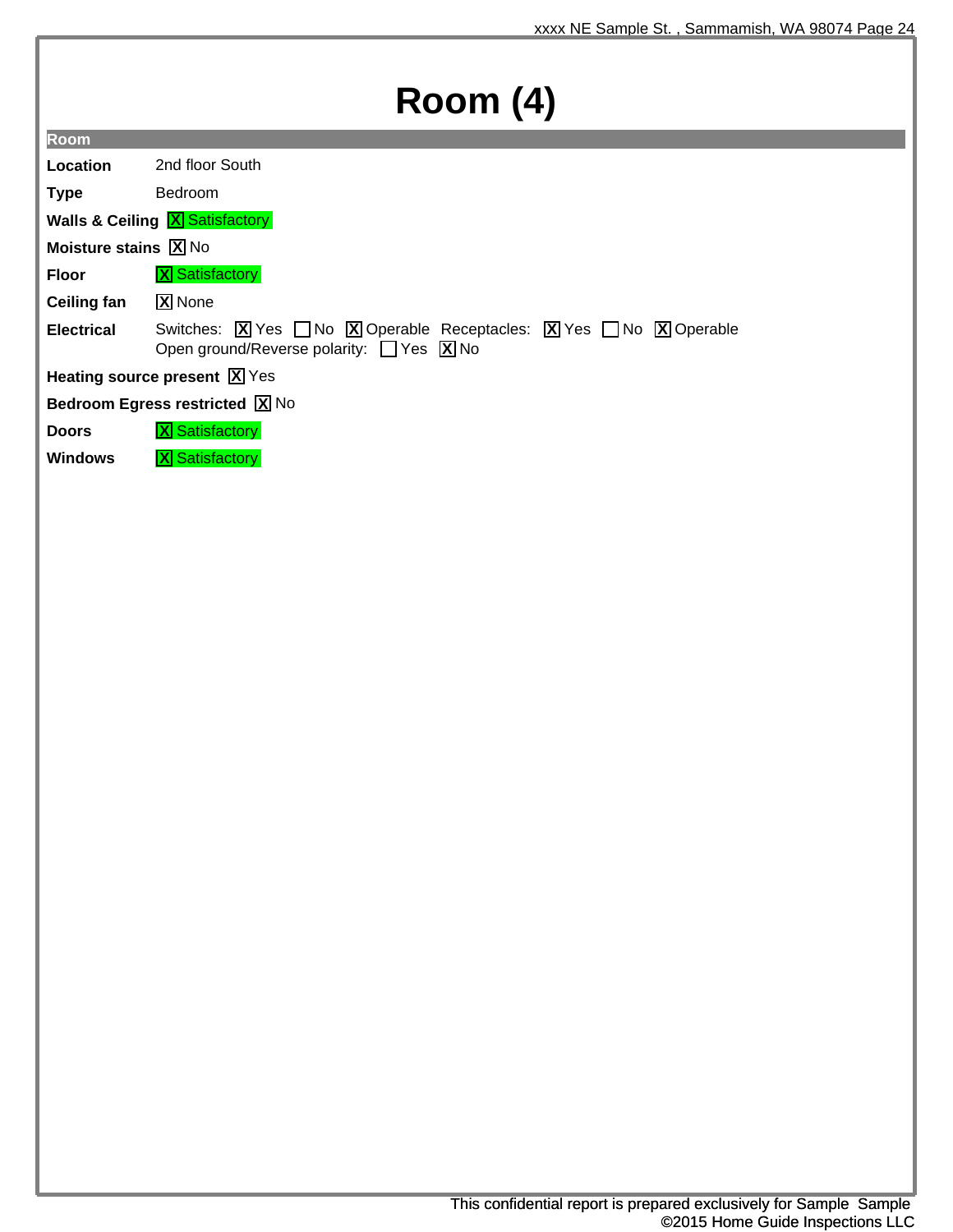| <b>Interior</b>                                        |                                                                                                                                                                           |
|--------------------------------------------------------|---------------------------------------------------------------------------------------------------------------------------------------------------------------------------|
| <b>Fireplace</b>                                       |                                                                                                                                                                           |
|                                                        | X None                                                                                                                                                                    |
| <b>Stairs/Steps/Balconies</b>                          |                                                                                                                                                                           |
| <b>Condition</b>                                       | <b>X</b> Satisfactory                                                                                                                                                     |
| <b>Handrail</b>                                        | <b>X</b> Satisfactory                                                                                                                                                     |
|                                                        | <b>Risers/Treads X</b> Satisfactory                                                                                                                                       |
|                                                        | <b>Smoke/Carbon Monoxide detectors</b>                                                                                                                                    |
|                                                        | <b>Smoke Detector <math>\boxed{X}</math></b> Present Operable: $\boxed{X}$ Yes $\boxed{\phantom{1}}$ No $\boxed{\phantom{1}}$ Not tested $\boxed{X}$ Recommend additional |
| <b>CO Detector</b>                                     | $\boxed{X}$ Present Operable: $\boxed{X}$ Yes $\boxed{\phantom{X}}$ No $\boxed{\phantom{X}}$ Not tested $\boxed{X}$ Recommend additional                                  |
| <b>Comments</b>                                        | Recommend installing smoke & carbon monoxide detectors in each living space. Recommend changing the<br>batteries every 6 months.                                          |
|                                                        | Attic/Structure/Framing/Insulation                                                                                                                                        |
| <b>Access</b>                                          | X Scuttlehole/Hatch                                                                                                                                                       |
|                                                        | <b>Inspected from <math>\boxed{\mathbf{X}}</math></b> In the attic                                                                                                        |
| Location                                               | <b>X</b> Bedroom Closet                                                                                                                                                   |
|                                                        | Access limited by Only 1 access location identified/ inspected & was accessible to 1/3 of the total attic space.                                                          |
| <b>Flooring</b>                                        | <b>X</b> Partial                                                                                                                                                          |
| <b>Insulation</b>                                      | $\boxed{\mathbf{X}}$ Batts $\boxed{\mathbf{X}}$ Foam Depth: N/A $\boxed{\mathbf{X}}$ Displaced                                                                            |
| <b>Installed in</b>                                    | X Rafters/Trusses X Walls                                                                                                                                                 |
| Vapor barriers $\boxed{\mathbf{X}}$ Not Visible        |                                                                                                                                                                           |
| <b>Ventilation</b>                                     | X Ventilation appears adequate                                                                                                                                            |
|                                                        | <b>Fans exhausted to <math>X</math> Not Visible</b>                                                                                                                       |
| <b>HVAC Duct</b>                                       | $X$ N/A                                                                                                                                                                   |
| Chimney chase $\boxed{X}$ N/A                          |                                                                                                                                                                           |
|                                                        | Structural problems observed X No                                                                                                                                         |
|                                                        | Roof structure X Rafters X Wood                                                                                                                                           |
| <b>Ceiling joists</b> $\boxed{\mathbf{X}}$ Not Visible |                                                                                                                                                                           |
| <b>Sheathing</b>                                       | X Plywood                                                                                                                                                                 |
|                                                        | Evidence of condensation $\boxed{X}$ No                                                                                                                                   |
| Evidence of moisture $\boxed{\text{X}}$ No             |                                                                                                                                                                           |
| Evidence of leaking $\boxed{X}$ No                     |                                                                                                                                                                           |
| Firewall between units $\boxed{X}$ N/A                 |                                                                                                                                                                           |
| <b>Electrical</b>                                      | X No apparent defects                                                                                                                                                     |
| <b>Comments</b>                                        | Exposed wires should be capped or covered. Safety hazard, recommend repair by licensed electrician.                                                                       |
| <b>Photos</b>                                          |                                                                                                                                                                           |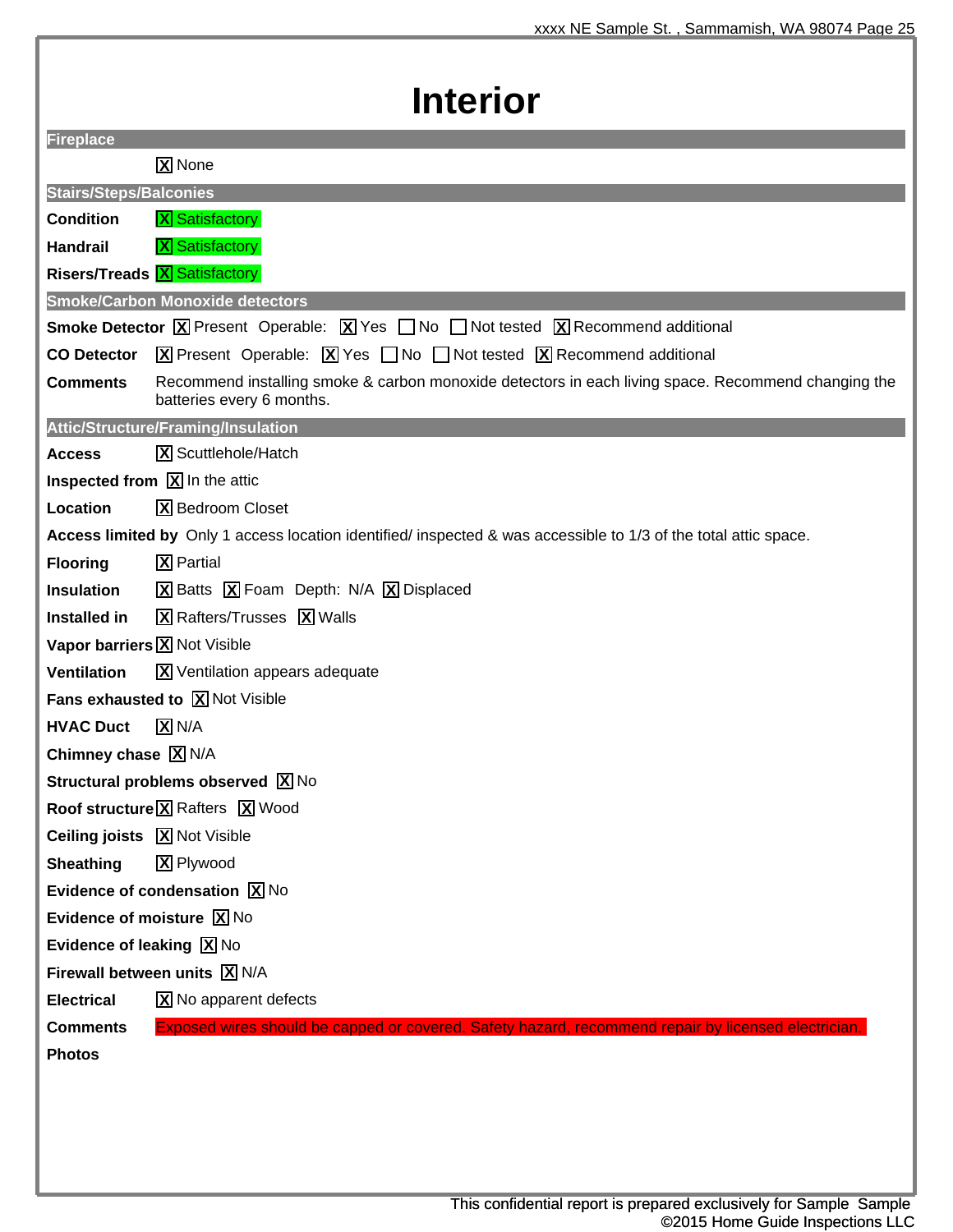## **Interior**



exposed wires, recommend repair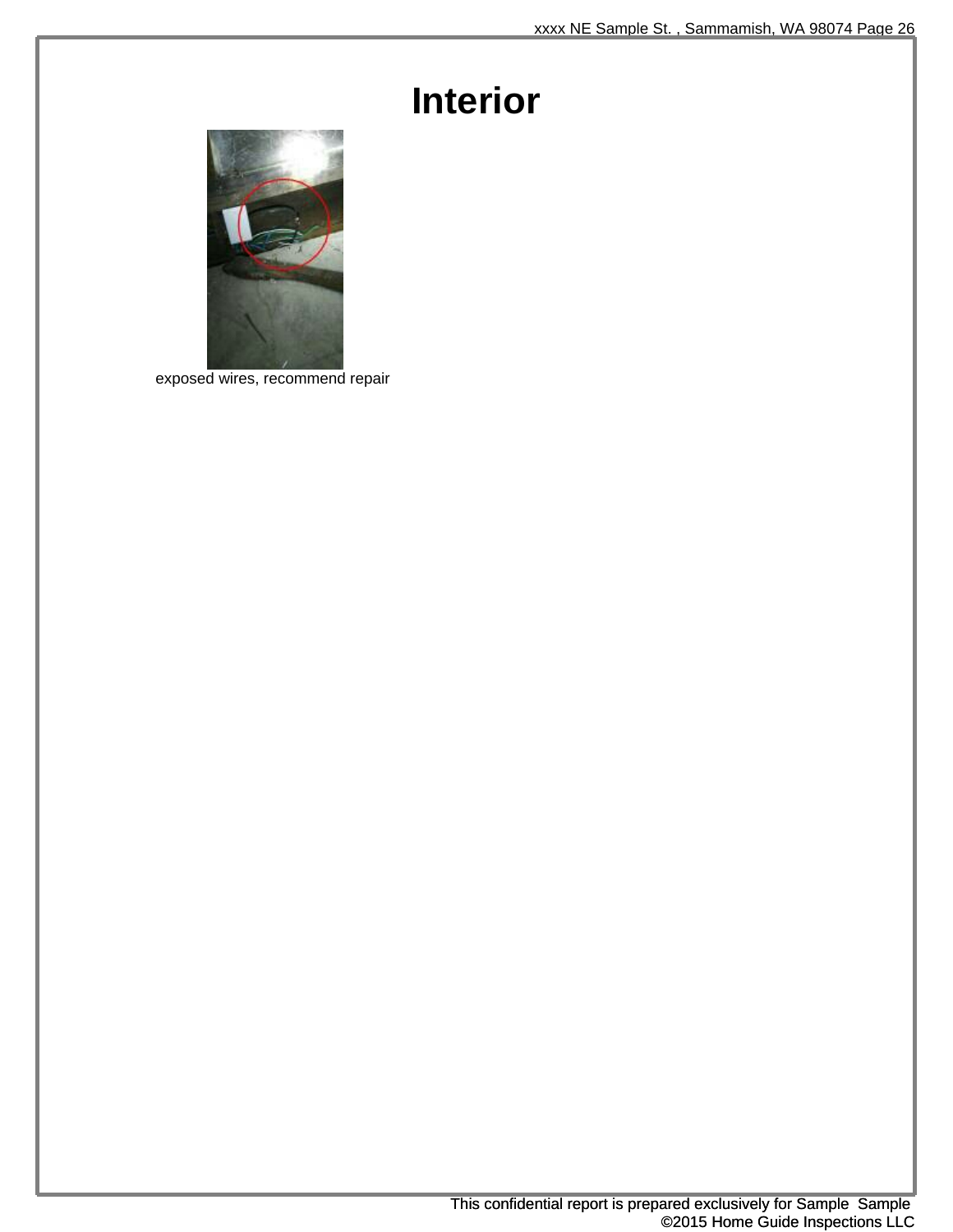## **Crawl Space**

#### **Crawl space**

**Type X** Combination basement/crawl space/slab

#### **Conditioned (heated/cooled) X** No

**Comments** Recommend sealing or installing wire mesh at gaps in plywood skirts around home(see photos). Rodent traps present with 2 caputured. Recommend pest inspection.

#### **Photos**





Gap in plywood skirting around base of home.

#### **Access**

**Location X** Interior hatch/door

**Inspected from**  $\boxed{\text{X}}$  **In the crawl space** 

#### **Foundation walls**

**Condition X** Satisfactory **X** Monitor **X** Cracks

**Material X** Concrete block **X** Poured concrete

**Comments** Concrete block foundation at Southeast corner appears to have some structural movement. Large cedar tree roots may be affecting the foundation in this corner. Recommend sealing & monitor(see photo). Plywood skirting in contact with soil & appears to have some moisture staining. Recommend clearing soil away from wood & repair / replace as needed.

#### **Photos**







wood to soil contact wood to soil contact Southeast corner foundation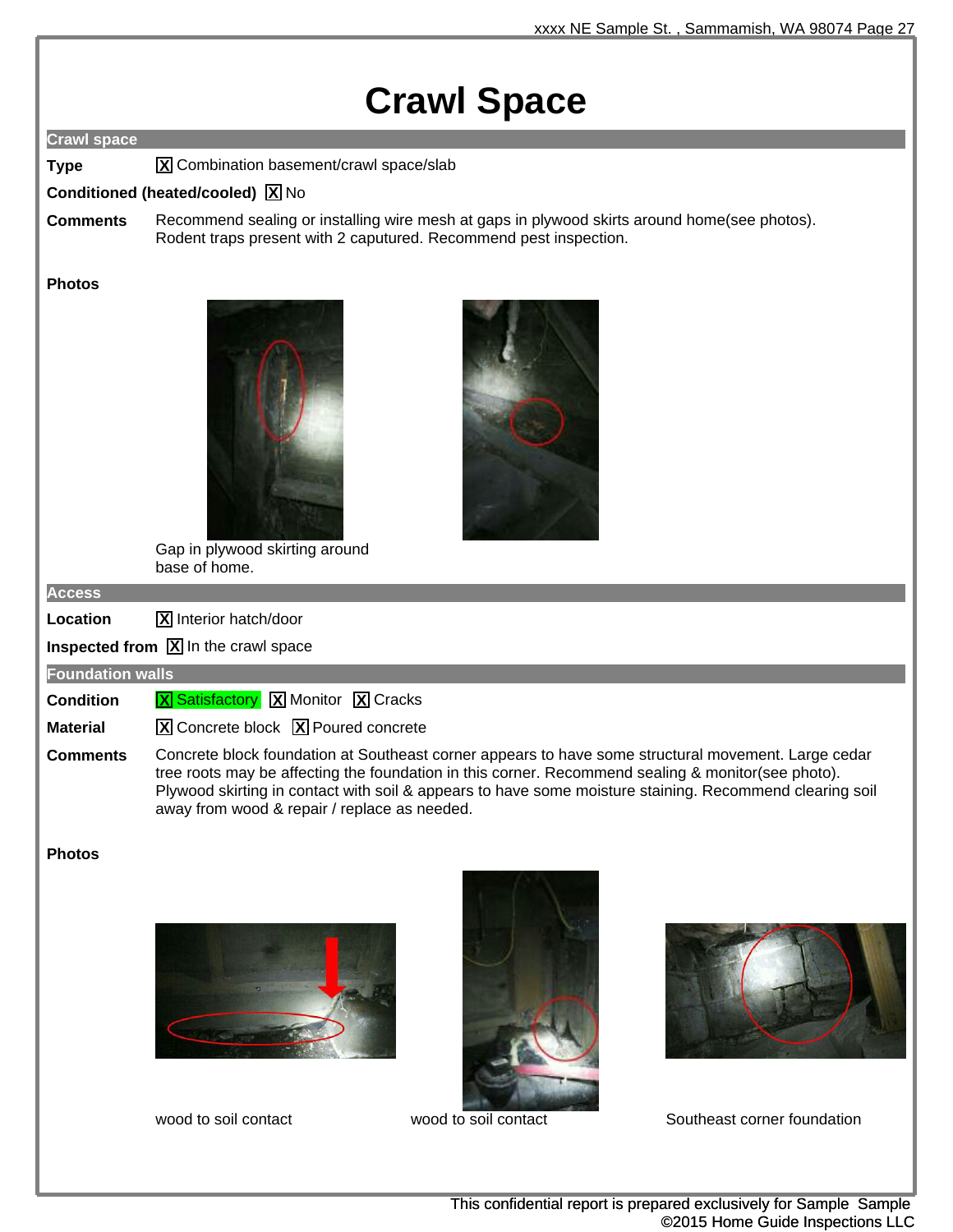| <b>Floor</b>                 |                                                                                                         |
|------------------------------|---------------------------------------------------------------------------------------------------------|
| <b>Material</b>              | X Concrete X Dirt                                                                                       |
| <b>Condition</b>             |                                                                                                         |
| <b>Seismic bolts</b>         | $\boxed{\mathbf{X}}$ Typical cracks $\boxed{\mathbf{X}}$ Vapor barrier present                          |
| <b>Condition</b>             | X Appear satisfactory                                                                                   |
|                              |                                                                                                         |
| <b>Drainage</b><br>Sump pump | $\boxed{\mathbf{X}}$ Yes Operable: $\boxed{\phantom{1}}$ Yes $\boxed{\mathbf{X}}$ No                    |
| <b>Standing water X</b> Yes  |                                                                                                         |
|                              | Evidence of moisture damage $[\overline{X}]$ No                                                         |
| <b>Comments</b>              | Sump pump was not operable at the time of the inspection. The outlet the sump pump was plugged into did |
|                              | not have power. Recommend repair by licensed electrician                                                |
| <b>Ventilation</b>           |                                                                                                         |
| Location                     | <b>X</b> Wall vents                                                                                     |
| Girders/Beams/Columns        |                                                                                                         |
| <b>Material</b>              | <b>X</b> Wood                                                                                           |
| <b>Condition</b>             | <b>X</b> Satisfactory                                                                                   |
| <b>Joists</b>                |                                                                                                         |
| <b>Material</b>              | <b>X</b> Wood                                                                                           |
| <b>Condition</b>             | <b>X</b> Satisfactory                                                                                   |
| <b>Subfloor</b>              |                                                                                                         |
|                              | <b>X</b> Not Visible                                                                                    |
| <b>Insulation</b>            |                                                                                                         |
| <b>Type</b>                  | <b>X</b> Fiberglass                                                                                     |
| Location                     | $\overline{X}$ Walls $\overline{X}$ Between floor joists                                                |
| <b>Comments</b>              | Insulation missing or displaced in some areas. Recommend repair                                         |
| <b>Photos</b>                |                                                                                                         |
|                              | missing / displaced insulation                                                                          |
| <b>Vapor barrier</b>         |                                                                                                         |
| <b>Present</b>               | <b>X</b> Yes                                                                                            |
| <b>Material</b>              | <b>X</b> Plastic                                                                                        |
|                              |                                                                                                         |
|                              | This confidential report is prepared exclusively for Sample Sample<br>©2015 Home Guide Inspections LLC  |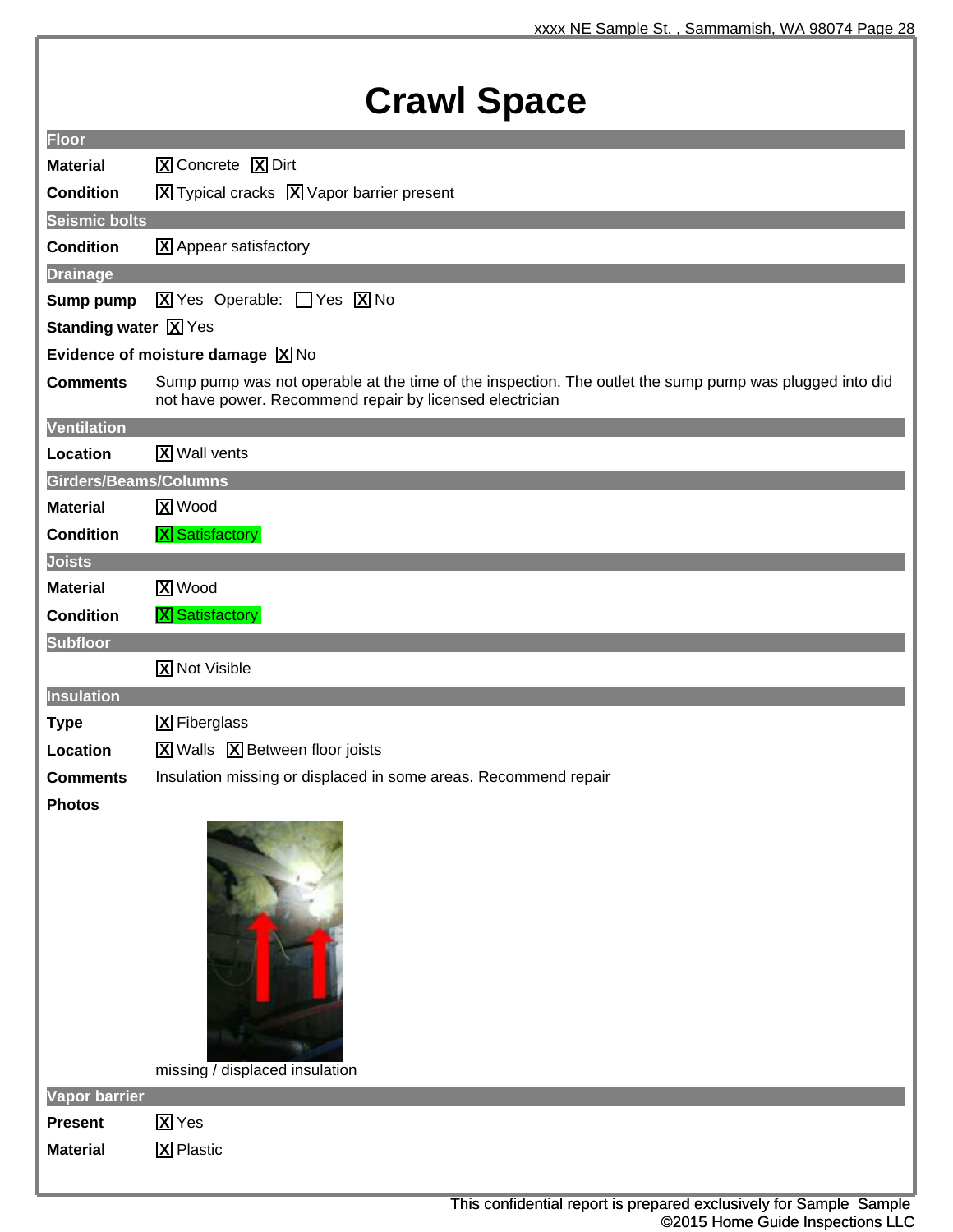## **Crawl Space**

**Vapor barrier cont.**

**Condition X** Satisfactory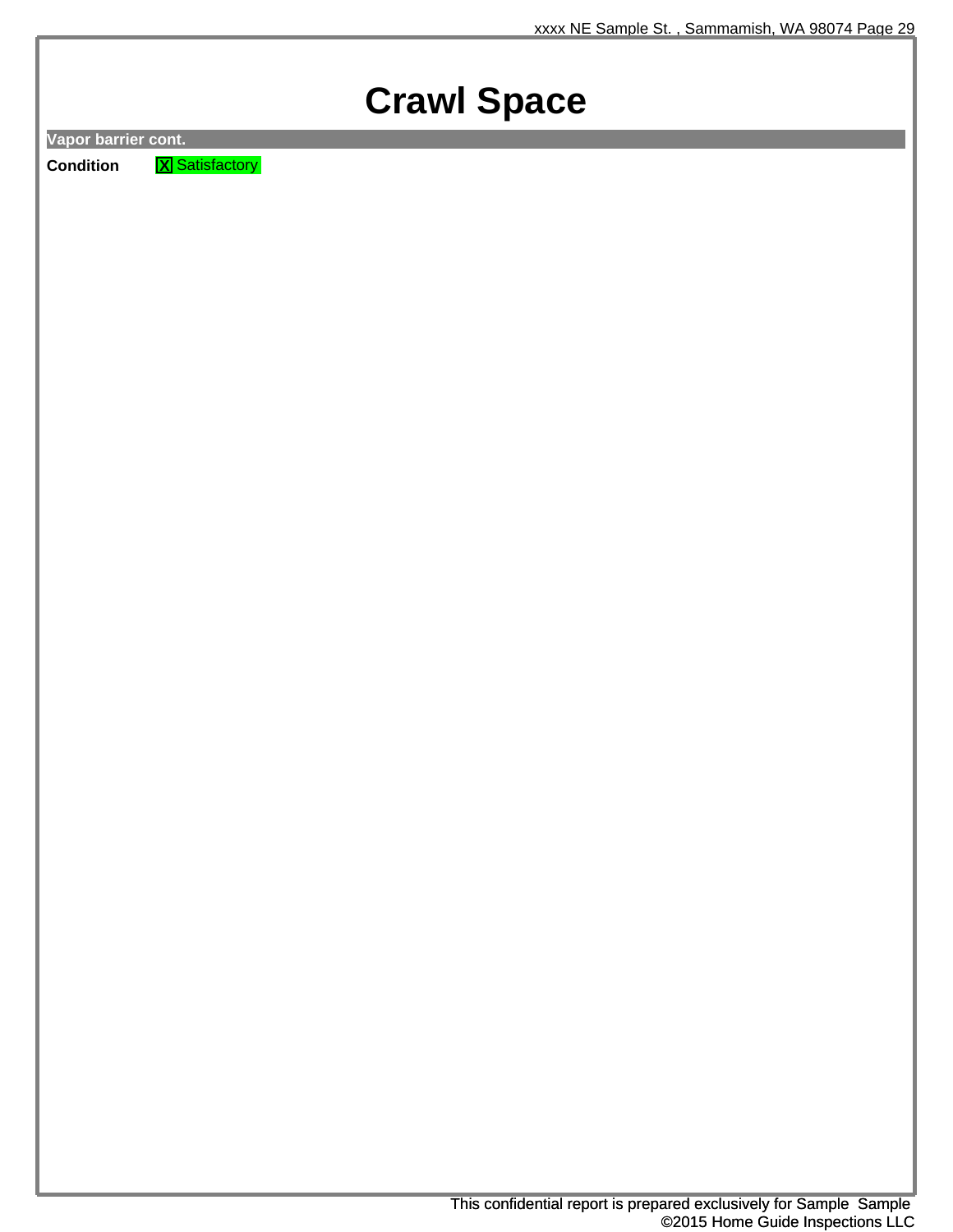## **Plumbing**

| <u>iailiwiliy</u>                                                                                              |                                                                                                                                                                                                                                   |  |
|----------------------------------------------------------------------------------------------------------------|-----------------------------------------------------------------------------------------------------------------------------------------------------------------------------------------------------------------------------------|--|
| <b>Water service</b>                                                                                           |                                                                                                                                                                                                                                   |  |
| Main shut-off location Crawlspace approximately located at the Southwest corner.                               |                                                                                                                                                                                                                                   |  |
| <b>Water entry piping <math>\boxed{\text{X}}</math> Copper/Galv. <math>\boxed{\text{X}}</math> PEX Plastic</b> |                                                                                                                                                                                                                                   |  |
| Lead other than solder joints $\boxed{X}$ Unknown                                                              |                                                                                                                                                                                                                                   |  |
|                                                                                                                | Visible water distribution piping $\boxed{X}$ Copper $\boxed{X}$ PEX Plastic                                                                                                                                                      |  |
| <b>Condition</b>                                                                                               | <b>X</b> Satisfactory                                                                                                                                                                                                             |  |
| <b>Flow</b>                                                                                                    | <b>X</b> Satisfactory                                                                                                                                                                                                             |  |
|                                                                                                                | <b>Pipes Supply/Drain</b> Cross connection: $\Box$ Yes $\boxed{X}$ No $\Box$ Safety Hazard $\boxed{X}$ Satisfactory                                                                                                               |  |
|                                                                                                                | Drain/Waste/Vent pipe X PVC X ABS                                                                                                                                                                                                 |  |
| <b>Condition</b>                                                                                               | <b>X</b> Satisfactory                                                                                                                                                                                                             |  |
|                                                                                                                | <b>Support/Insulation</b> Type: Metal strapping Plastic strapping                                                                                                                                                                 |  |
|                                                                                                                | Traps proper P-Type $\boxed{X}$ Yes                                                                                                                                                                                               |  |
| <b>Drainage</b>                                                                                                | <b>X</b> Satisfactory                                                                                                                                                                                                             |  |
|                                                                                                                | Interior fuel storage system $\boxed{X}$ N/A                                                                                                                                                                                      |  |
| <b>Fuel line</b>                                                                                               | <b>X</b> Black iron <b>X</b> CSST                                                                                                                                                                                                 |  |
| <b>Condition</b>                                                                                               | <b>X</b> Satisfactory                                                                                                                                                                                                             |  |
| <b>Main fuel shut-off location</b>                                                                             |                                                                                                                                                                                                                                   |  |
| Location                                                                                                       | <b>Exterior Westside of home</b>                                                                                                                                                                                                  |  |
| <b>Well pump</b>                                                                                               |                                                                                                                                                                                                                                   |  |
|                                                                                                                | $\overline{X}$ N/A                                                                                                                                                                                                                |  |
| <b>Sanitary/Grinder pump</b>                                                                                   |                                                                                                                                                                                                                                   |  |
|                                                                                                                | $\overline{X}$ N/A                                                                                                                                                                                                                |  |
| <b>Water heater #1</b>                                                                                         |                                                                                                                                                                                                                                   |  |
| <b>General</b>                                                                                                 | <b>Brand Name: Unknown</b><br>Serial #: N/A                                                                                                                                                                                       |  |
|                                                                                                                | Capacity: 40 - 50 gal.                                                                                                                                                                                                            |  |
|                                                                                                                | Approx. age: Unknown                                                                                                                                                                                                              |  |
| <b>Type</b>                                                                                                    | $\overline{X}$ Gas                                                                                                                                                                                                                |  |
|                                                                                                                | Combustion air venting present $\boxed{X}$ Yes                                                                                                                                                                                    |  |
|                                                                                                                | Seismic restraints needed $\boxed{X}$ No                                                                                                                                                                                          |  |
| <b>Relief valve</b>                                                                                            | $\boxed{\text{X}}$ Yes Extension proper: $\boxed{\text{X}}$ Yes $\boxed{\phantom{\text{X}}}$ No $\boxed{\phantom{\text{X}}}$ Missing $\boxed{\phantom{\text{X}}}$ Recommend repair $\boxed{\phantom{\text{X}}}$ Improper material |  |
| Vent pipe                                                                                                      | <b>X</b> Satisfactory                                                                                                                                                                                                             |  |
| <b>Condition</b>                                                                                               | <b>X</b> Satisfactory                                                                                                                                                                                                             |  |
| <b>Comments</b>                                                                                                | Inspection was limited due to insulation wrap around water heater.                                                                                                                                                                |  |
| <b>Photos</b>                                                                                                  |                                                                                                                                                                                                                                   |  |
|                                                                                                                |                                                                                                                                                                                                                                   |  |
|                                                                                                                |                                                                                                                                                                                                                                   |  |
|                                                                                                                |                                                                                                                                                                                                                                   |  |
|                                                                                                                |                                                                                                                                                                                                                                   |  |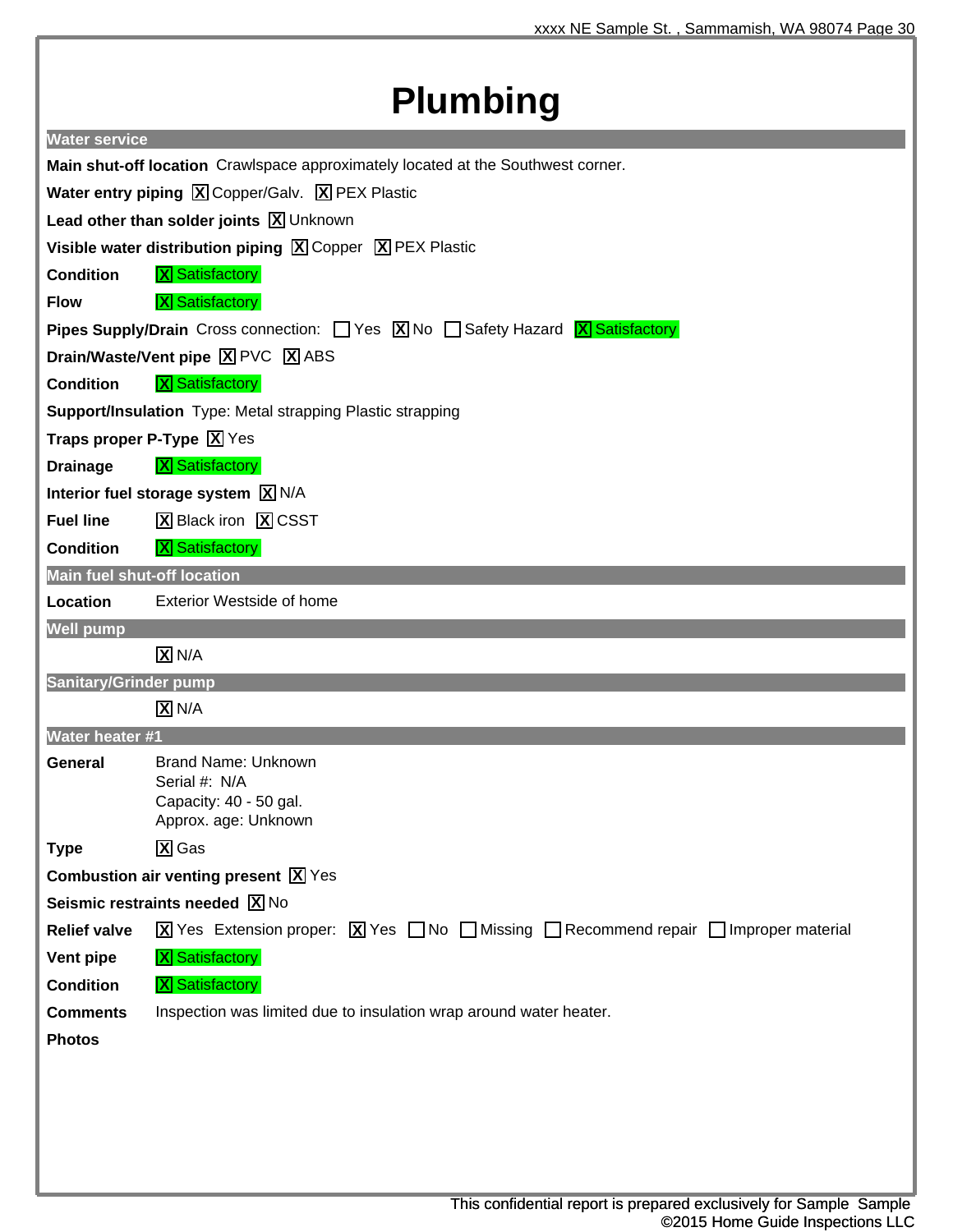## **Plumbing**



**Water heater #2**

**X** N/A

**Water softener**

**X** None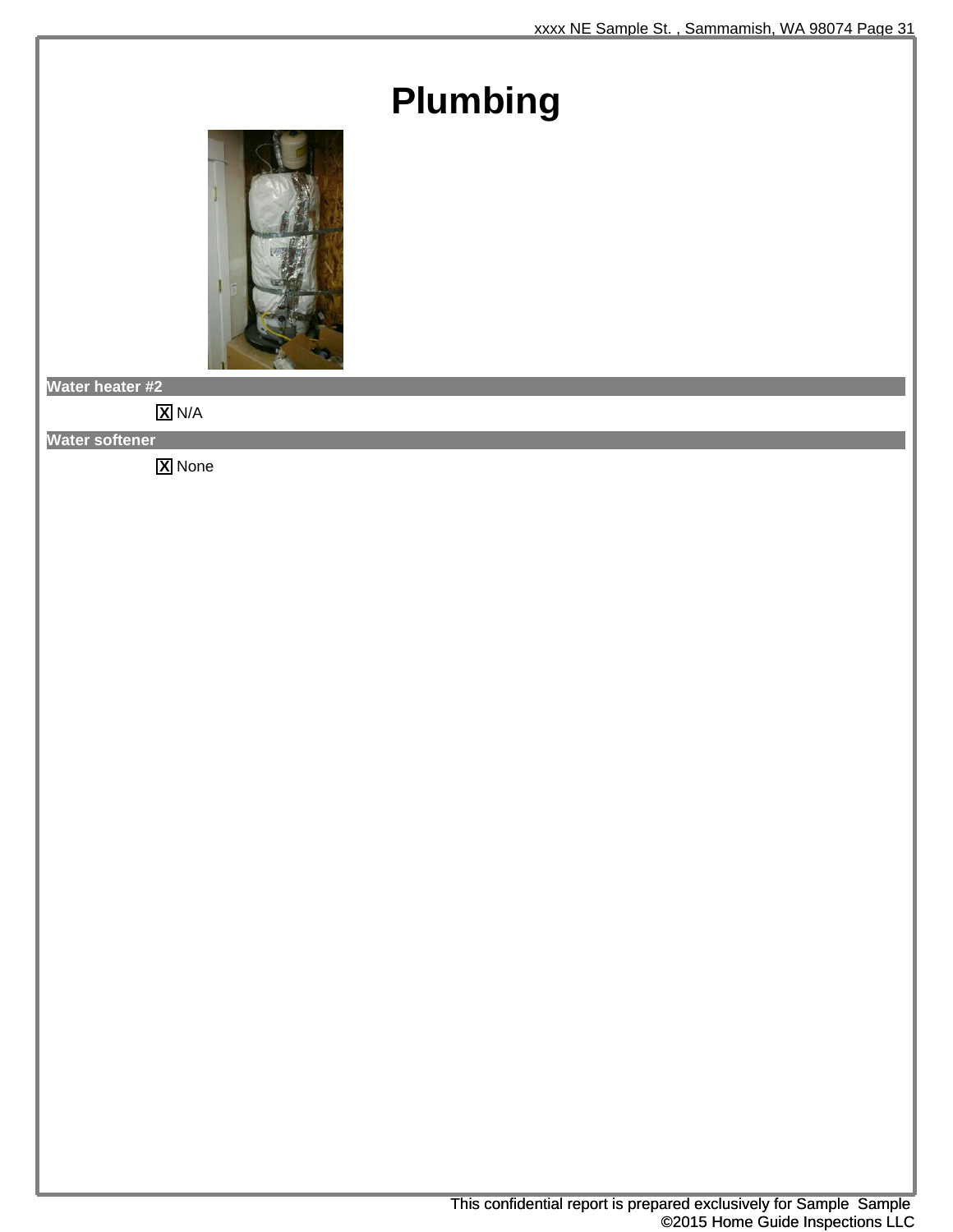## **Heating System**

| <b>Heating system</b>      |                                                                                                                                                                                                                                                     |
|----------------------------|-----------------------------------------------------------------------------------------------------------------------------------------------------------------------------------------------------------------------------------------------------|
| Unit #1                    | Brand name: Bryant<br>Approx. age: 7 years +<br>Model #: 310JAV024045ADJA Serial #: 310JAV024045 $X$ Satisfactory<br>X Recommended HVAC technician examine                                                                                          |
| Unit #2                    | <b>X</b> None                                                                                                                                                                                                                                       |
| <b>Energy source X</b> Gas |                                                                                                                                                                                                                                                     |
|                            | <b>Warm air system <math>\boxed{\mathbf{X}}</math> Direct drive <math>\boxed{\mathbf{X}}</math> Central system</b>                                                                                                                                  |
|                            | Heat exchanger $\boxed{X}$ Visual w/mirror $\boxed{X}$ Rusted $\boxed{X}$ Carbon/soot buildup                                                                                                                                                       |
|                            | Carbon monoxide X Not tested                                                                                                                                                                                                                        |
| CO test                    | Tester: N/A                                                                                                                                                                                                                                         |
|                            | <b>Combustion air venting present <math>\boxed{X}</math></b> Yes                                                                                                                                                                                    |
| <b>Controls</b>            | Disconnect: $\Box$ Yes $\boxed{X}$ No $\boxed{X}$ Normal operating and safety controls observed<br>Gas shut off valve: $\boxed{\mathbf{X}}$ Yes $\boxed{\phantom{1}}$ No                                                                            |
| <b>Distribution</b>        | <b>X</b> Metal duct                                                                                                                                                                                                                                 |
| <b>Flue piping</b>         | <b>X</b> Satisfactory                                                                                                                                                                                                                               |
| <b>Filter</b>              | <b>X</b> Standard <b>X</b> Satisfactory <b>X</b> Needs cleaning/replacement                                                                                                                                                                         |
|                            | <b>When turned on by thermostat </b> $\boxed{\mathbf{X}}$ Fired Proper operation: $\boxed{\mathbf{X}}$ Yes $\boxed{\phantom{0}}$ No $\boxed{\phantom{0}}$ Not tested                                                                                |
| Heat pump                  | $\overline{X}$ N/A                                                                                                                                                                                                                                  |
| Sub-slab ducts X N/A       |                                                                                                                                                                                                                                                     |
|                            | System not operated due to $\boxed{X}$ N/A                                                                                                                                                                                                          |
| <b>Comments</b>            | Heat exchanger had some rusting and corrosion but showed no major defects; flames appeared normal.<br>Recommend a qualified HVAC technician examine / service.<br>Intake air filter is<br>dirty & should be changed every other month or as needed. |
| <b>Photos</b>              |                                                                                                                                                                                                                                                     |
|                            | Jo-<br>dirty filter                                                                                                                                                                                                                                 |
| <b>Boiler system</b>       |                                                                                                                                                                                                                                                     |
|                            | $X$ N/A                                                                                                                                                                                                                                             |
| Other systems              |                                                                                                                                                                                                                                                     |
|                            | $X$ N/A                                                                                                                                                                                                                                             |
|                            |                                                                                                                                                                                                                                                     |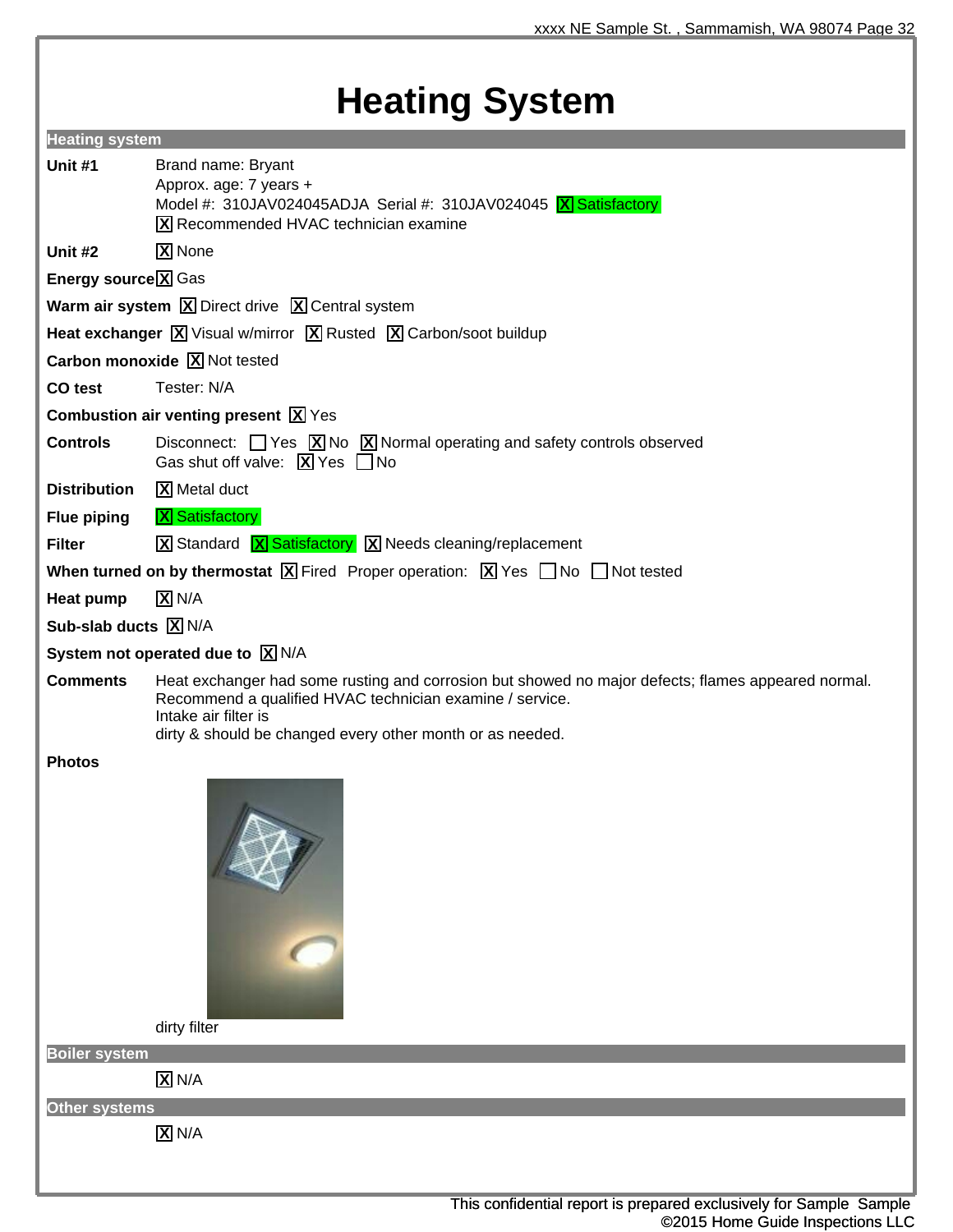## **Electric/Cooling System**

| <b>Main panel</b>                                                |                                                                                                                                                        |
|------------------------------------------------------------------|--------------------------------------------------------------------------------------------------------------------------------------------------------|
| Location                                                         | Exterior Westside of home                                                                                                                              |
| <b>Condition</b>                                                 | <b>X</b> Satisfactory                                                                                                                                  |
|                                                                  | Adequate Clearance to Panel X Yes                                                                                                                      |
| Amperage/Voltage X 120v/240v                                     |                                                                                                                                                        |
|                                                                  | <b>Breakers/Fuses X</b> Breakers                                                                                                                       |
| Appears grounded $\boxed{X}$ Yes                                 |                                                                                                                                                        |
| <b>GFCI breaker X</b> No                                         |                                                                                                                                                        |
|                                                                  | <b>AFCI breaker</b> $\boxed{X}$ Yes Operable: $\boxed{\phantom{a}}$ Yes $\boxed{\phantom{a}}$ No $\boxed{X}$ Not Tested                                |
| <b>Main wire</b>                                                 | $\boxed{\mathbf{X}}$ Aluminum Condition: $\boxed{\mathbf{X}}$ Satisfactory $\boxed{\phantom{\mathbf{X}}}$ Marginal $\boxed{\phantom{\mathbf{X}}}$ Poor |
| <b>Branch wire</b>                                               | X Copper X Aluminum                                                                                                                                    |
| <b>Branch wire condition <math>X</math> Satisfactory X</b> Romex |                                                                                                                                                        |
| <b>Comments</b>                                                  | Service appears to be rated at 120/240v - 125amps                                                                                                      |
| Sub panel(s)                                                     |                                                                                                                                                        |
| Location(s)                                                      | Location 1: Exterior Westside of home<br>Location 2: N/A<br>Location 3: N/A                                                                            |
| <b>Evaluation</b>                                                | Reason: N/A                                                                                                                                            |
| <b>Branch wire</b>                                               | $\overline{X}$ Aluminum Neutral/ground separated: $\overline{X}$ Yes $\Box$ No Neutral isolated: $\overline{X}$ Yes $\Box$ No                          |
| <b>Condition</b>                                                 | <b>X</b> Satisfactory                                                                                                                                  |
|                                                                  | <b>Evaporator Coil Section Unit #1</b>                                                                                                                 |
|                                                                  | $X$ N/A                                                                                                                                                |
|                                                                  | <b>Evaporator Coil Section Unit #2</b>                                                                                                                 |
|                                                                  | <b>KZR</b> 1.1.1.1.1                                                                                                                                   |

**X** N/A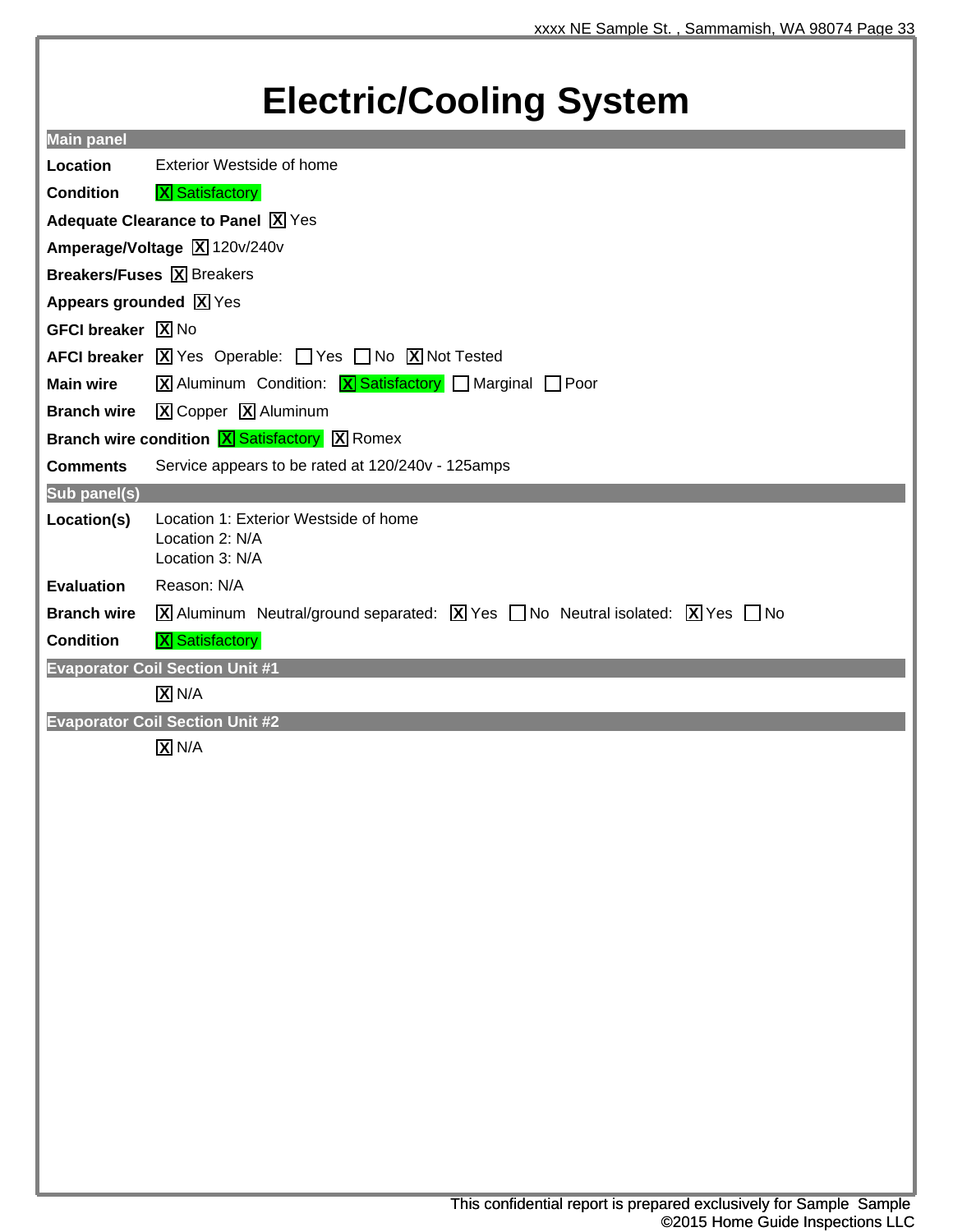## **Living Room**

| <b>Living Room</b>                                        |                                                                                                                                                                                                                        |  |
|-----------------------------------------------------------|------------------------------------------------------------------------------------------------------------------------------------------------------------------------------------------------------------------------|--|
| Location                                                  | 1st floor South (front entry)                                                                                                                                                                                          |  |
|                                                           | <b>Walls &amp; Ceiling X Satisfactory</b>                                                                                                                                                                              |  |
| <b>Moisture stains <math>\boxed{\mathbf{X}}</math> No</b> |                                                                                                                                                                                                                        |  |
| <b>Floor</b>                                              | <b>X</b> Satisfactory                                                                                                                                                                                                  |  |
| Ceiling fan                                               | <b>X</b> None                                                                                                                                                                                                          |  |
| <b>Electrical</b>                                         | Switches: $\boxed{X}$ Yes $\boxed{\phantom{1}}$ No $\boxed{X}$ Operable Receptacles: $\boxed{X}$ Yes $\boxed{\phantom{1}}$ No $\boxed{X}$ Operable<br>Open ground/Reverse polarity: $\Box$ Yes $\boxed{\mathbf{X}}$ No |  |
| Heating source present $\boxed{\mathbf{X}}$ Yes           |                                                                                                                                                                                                                        |  |
| <b>Doors</b>                                              | <b>X</b> None                                                                                                                                                                                                          |  |
| <b>Windows</b>                                            | <b>X</b> Satisfactory                                                                                                                                                                                                  |  |
| <b>Comments</b>                                           | Electrical outlet tested was not operable. Recommend repair by licensed electrician (see photo).                                                                                                                       |  |
| <b>Photos</b>                                             |                                                                                                                                                                                                                        |  |



Outlet not operable